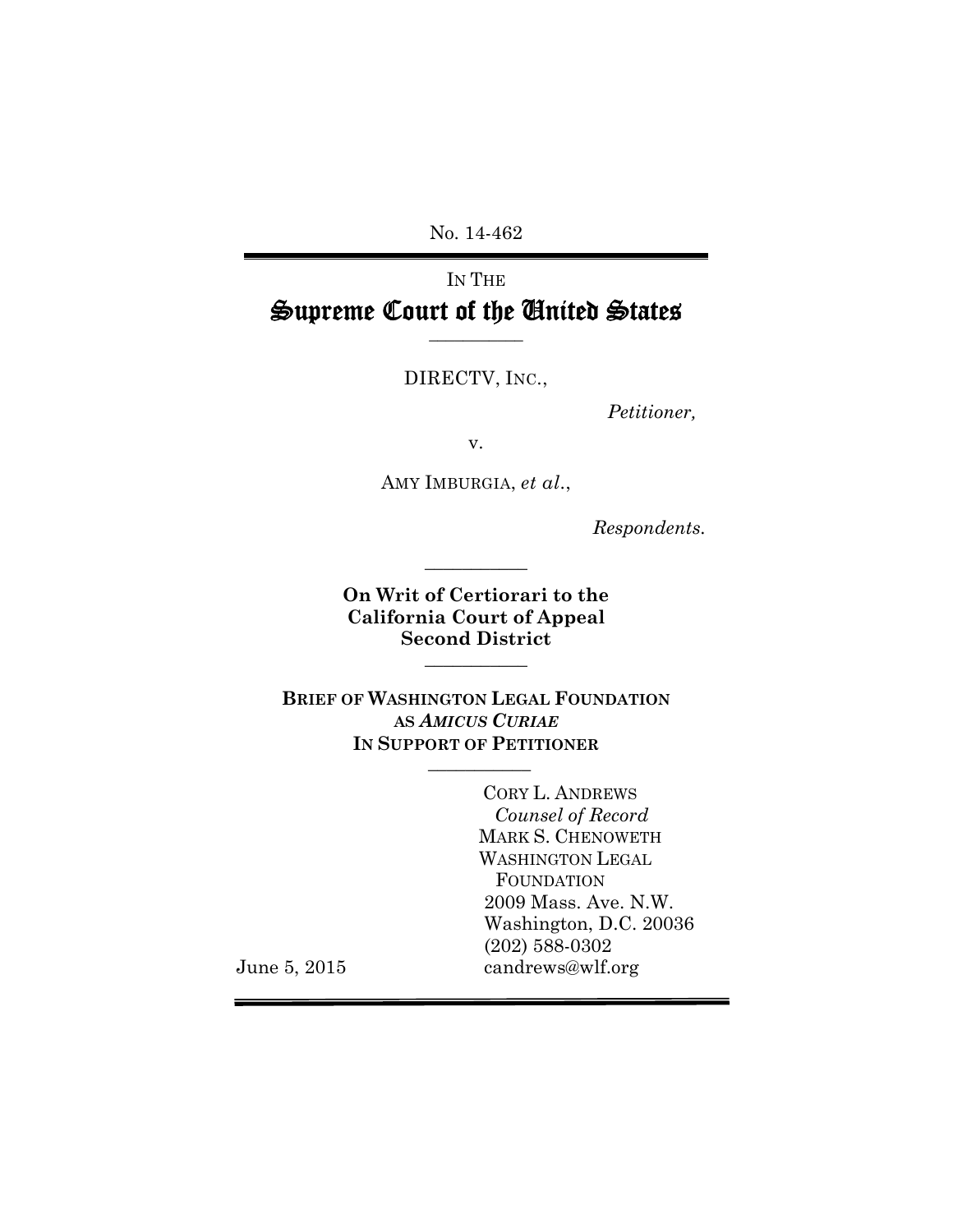# **QUESTION PRESENTED**

Whether the California Court of Appeal erred by holding, in direct conflict with the Ninth Circuit, that a reference to state law in an arbitration agreement governed by the Federal Arbitration Act requires the application of state law preempted by the Federal Arbitration Act.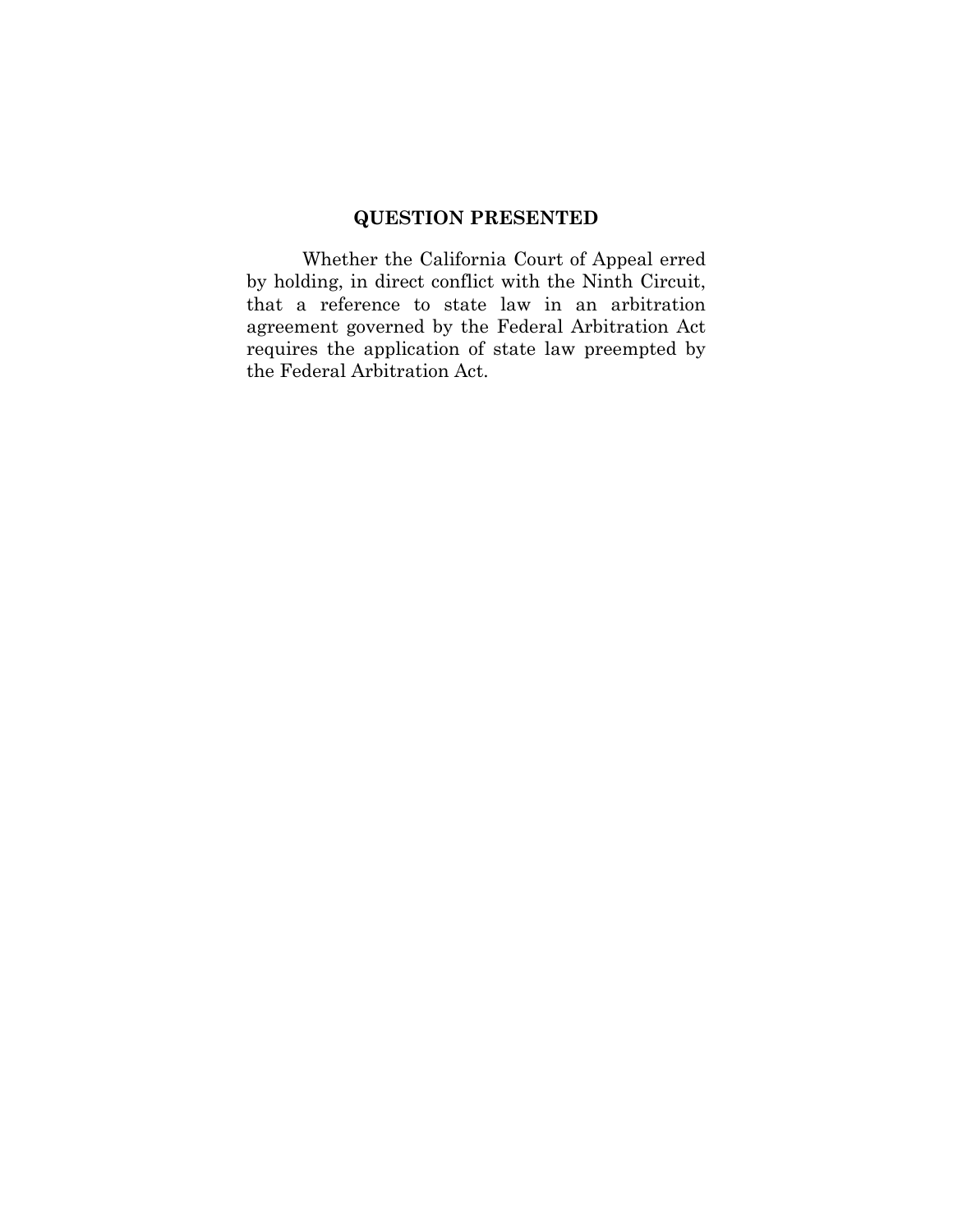# **TABLE OF CONTENTS**

|    | INTERESTS OF AMICUS CURIAE  1                                                                                                                                                     |
|----|-----------------------------------------------------------------------------------------------------------------------------------------------------------------------------------|
|    |                                                                                                                                                                                   |
|    |                                                                                                                                                                                   |
|    |                                                                                                                                                                                   |
| I. | The Court Should Enforce the Parties'                                                                                                                                             |
|    | Federal Arbitration Law Is Based<br>$\mathbf{A}$ .                                                                                                                                |
|    | <b>B.</b><br>The Parties' Binding Agreement<br>to Arbitrate Should Be Enforced 11                                                                                                 |
|    | 1.<br>The parties never would<br>have specified that their<br>arbitration agreement is<br>governed by the FAA if they<br>intended to bind themselves<br>to state law inconsistent |
|    | The appeals court's ruling<br>2.<br>betrays a deeply flawed<br>understanding of preemption<br>under the FAA  14                                                                   |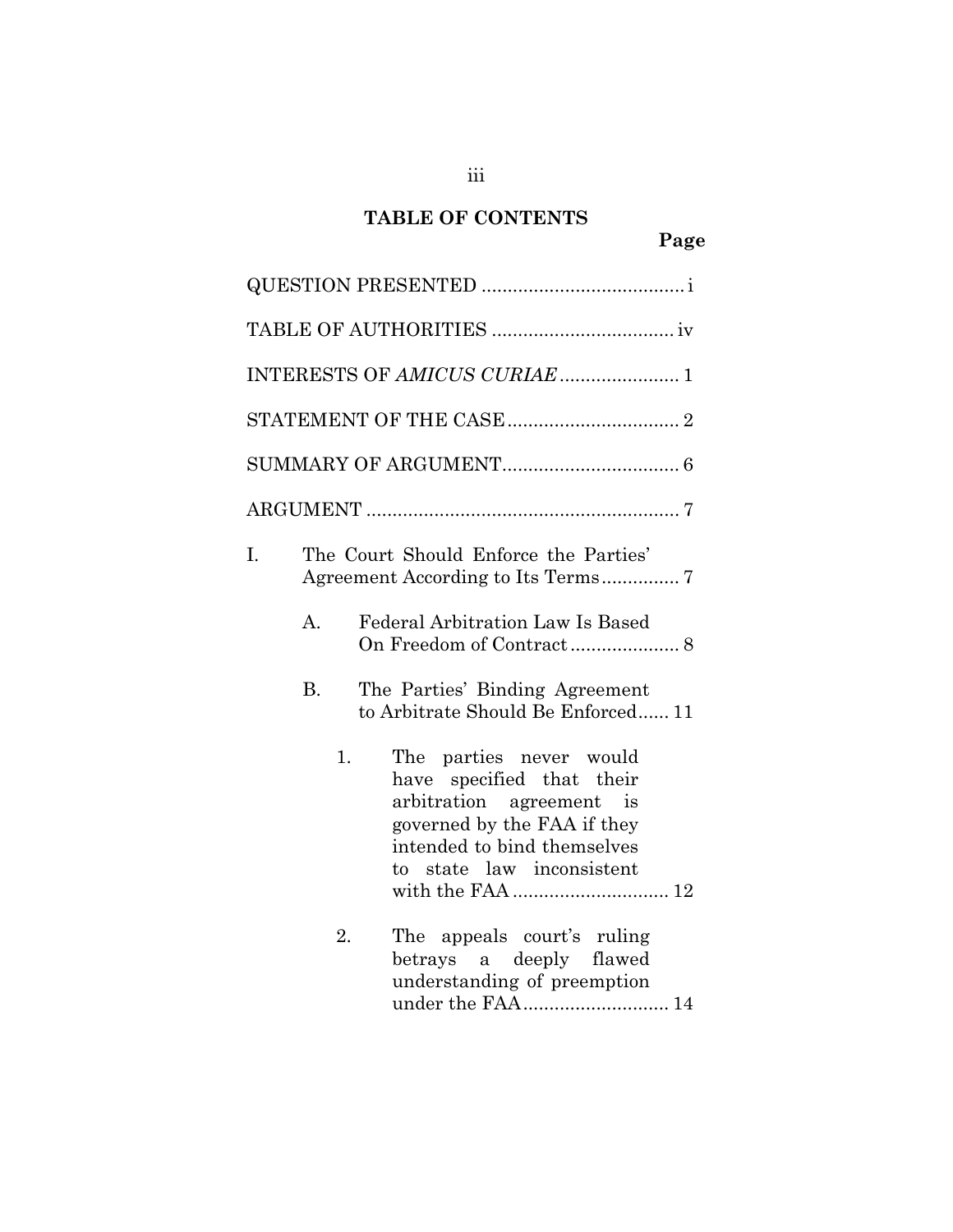| $\mathbf{H}$ |                                     |  | The Decision Below Rests on a       |  |  |  |  |  |  |
|--------------|-------------------------------------|--|-------------------------------------|--|--|--|--|--|--|
|              | Fundamental Misunderstanding of the |  |                                     |  |  |  |  |  |  |
|              |                                     |  | Interplay Between State and Federal |  |  |  |  |  |  |
|              |                                     |  |                                     |  |  |  |  |  |  |
|              |                                     |  |                                     |  |  |  |  |  |  |
|              |                                     |  |                                     |  |  |  |  |  |  |

iv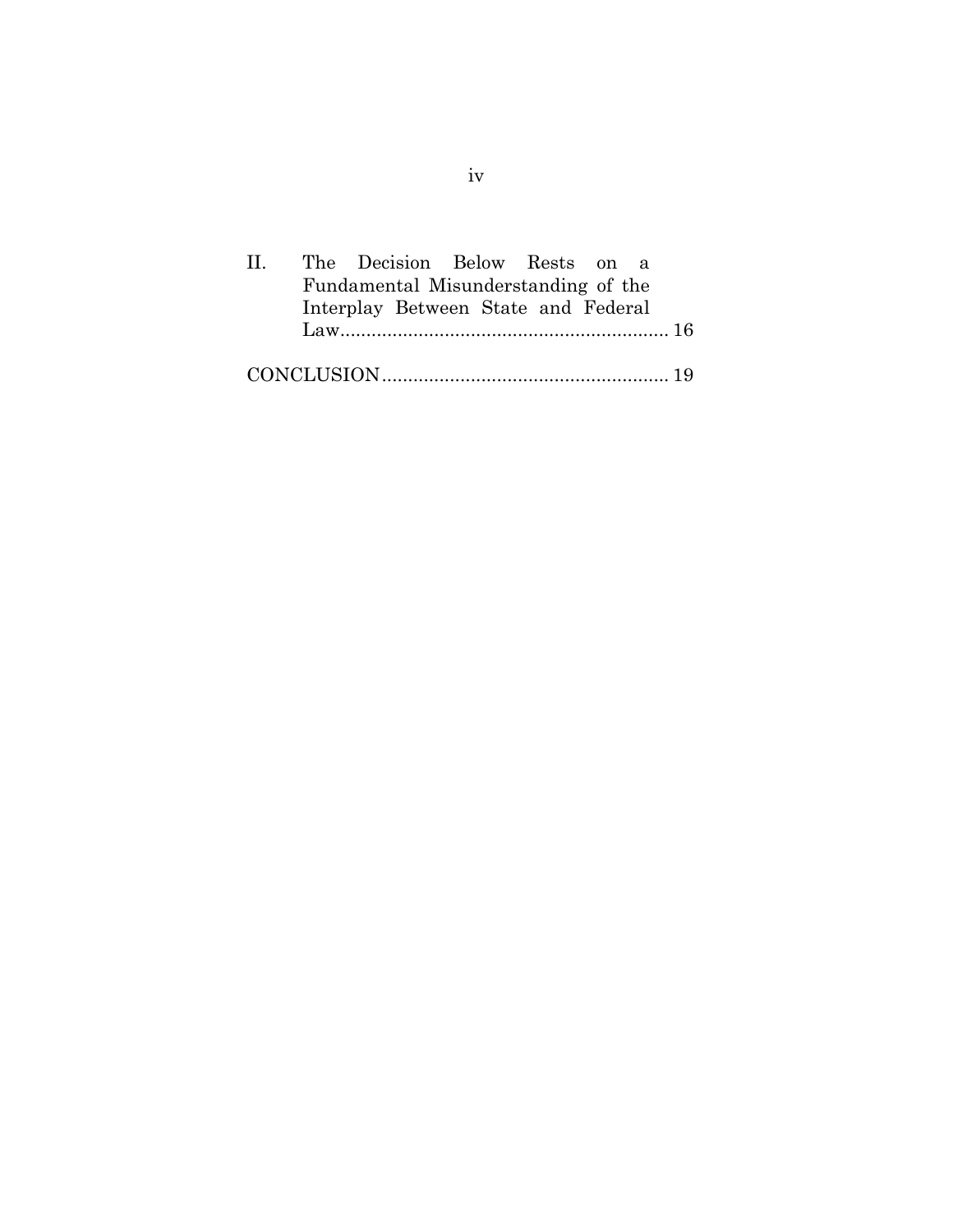# **TABLE OF AUTHORITIES**

# **Page(s)**

# **CASES:**

| Allied-Bruce Terminix Cos. v. Dobson,           |
|-------------------------------------------------|
| Arthur Andersen LLP v. Carlisle,                |
| AT&T Mobility LLC v. Concepcion,                |
| AT&T Tech., Inc. v. Commc'ns Workers of Am.,    |
| Barvati v. Josephthal, Lyon & Ross, Inc.,       |
| Boghos v. Certain Underwriters at Lloyd's of    |
| Brown v. Ralph's Grocery Co.,                   |
| Claflin v. Houseman,                            |
| CompuCredit Corp. v. Greenwood,                 |
| Cortez Byrd Chips, Inc. v. Bill Harbert Constr. |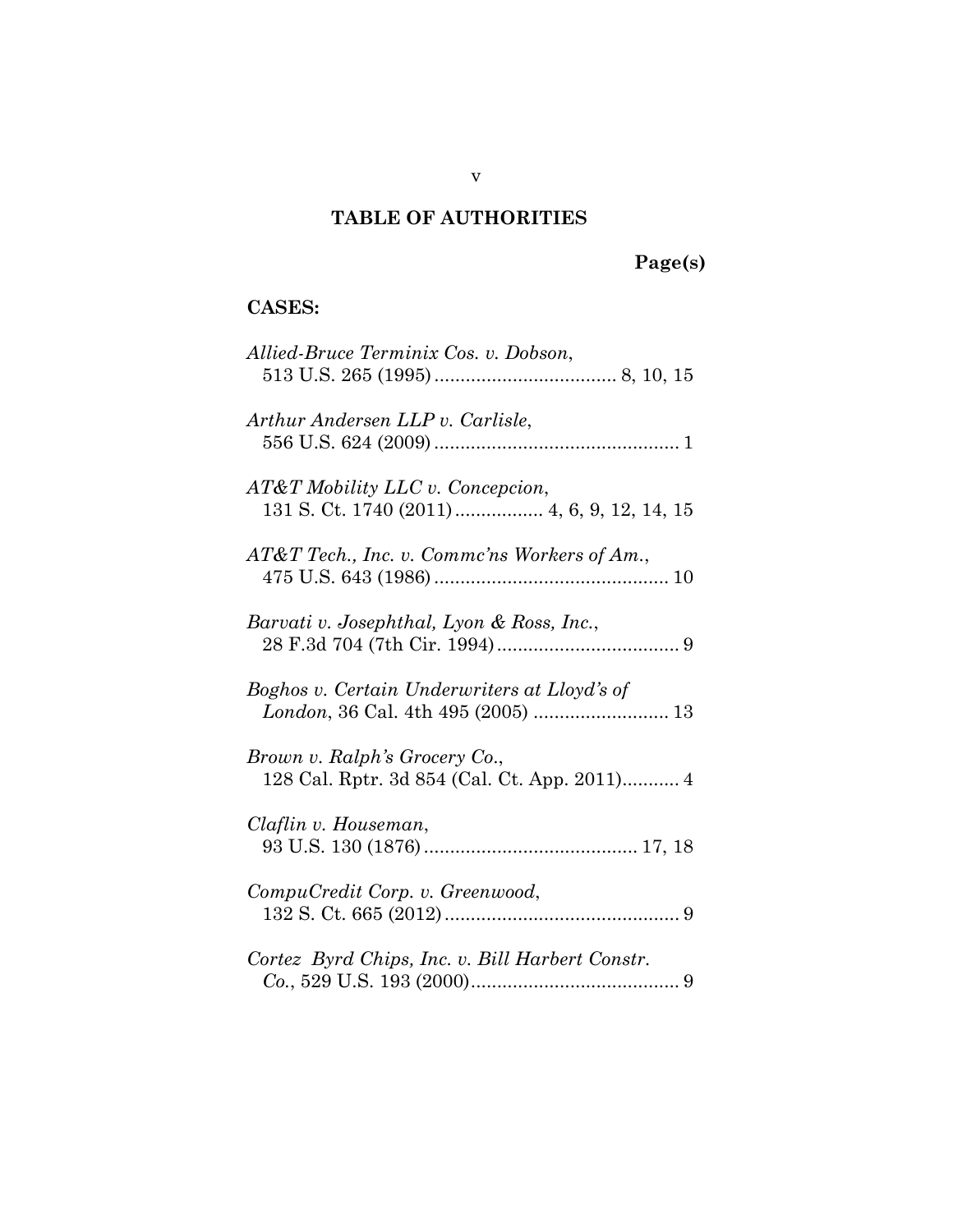| σeι<br>ч | - |
|----------|---|
|          |   |

| Discover Bank v. Superior Ct.,                                                                 |
|------------------------------------------------------------------------------------------------|
| Gilmer v. Interstate/ Johnson Lane Corp.,                                                      |
| Green Tree Fin. Corp. v. Bazzle,                                                               |
| Haywood v. Drown,                                                                              |
| Howlett v. Rose,                                                                               |
| John Wiley & Sons, Inc. v. Livingston,                                                         |
| Mastrobuono v. Shearson Lehman Hutton, Inc.,                                                   |
| Mitsubishi Motors Corp. v. Soler Chrysler-<br><i>Plymouth, Inc., 473 U.S. 614 (1985)</i> 8, 10 |
| Mondou v. New York, N.H. & H. R.R.,                                                            |
| Moses H. Cone Mem'l Hosp. v. Mercury<br>Constr. Corp., 460 U.S. 1 (1983)  10, 15               |
| Murphy v. DIRECTV, Inc.,                                                                       |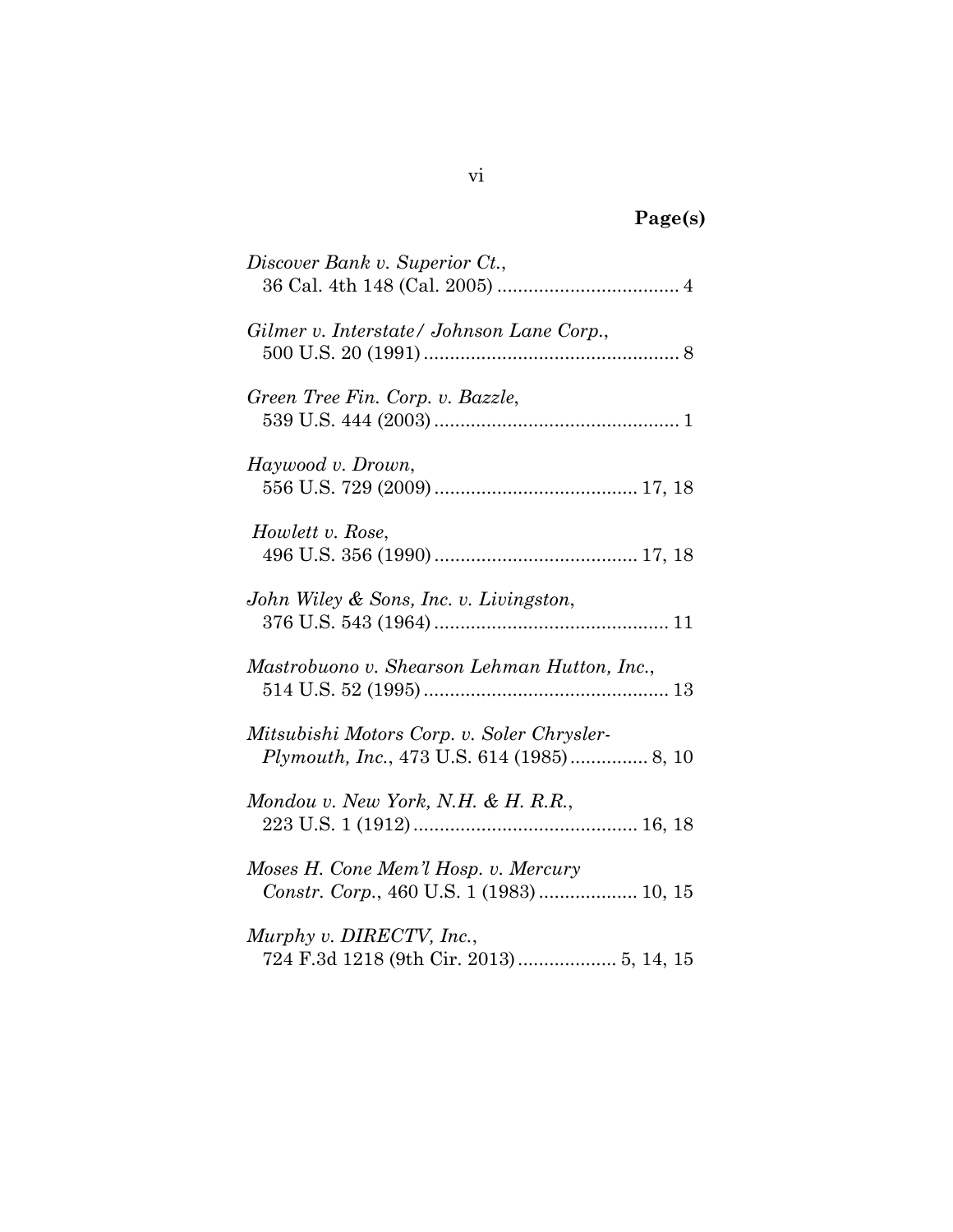| D | ا من<br>э, |
|---|------------|
|   |            |

| Mut. Pharm. Co. v. Bartlett,                                                                                                                      |
|---------------------------------------------------------------------------------------------------------------------------------------------------|
| People v. Sischo,<br>144 P.2d 785 (Cal. 1943)  18, 19                                                                                             |
| Southland Corp. v. Keating,                                                                                                                       |
| Stolt-Nielsen S.A. v. AnimalFeeds Int'l Corp.,                                                                                                    |
| Volt Info. Sciences, Inc. v. Bd. of Trs. of Leland<br>Stanford Jr. Univ., 489 U.S. 468 (1989) 7, 9, 15                                            |
| Yellow Freight Sys., Inc. v. Donnelly,                                                                                                            |
| <b>CONSTITUTIONAL PROVISIONS</b>                                                                                                                  |
|                                                                                                                                                   |
| <b>STATUTES</b>                                                                                                                                   |
|                                                                                                                                                   |
| <b>OTHER AUTHORITIES</b>                                                                                                                          |
| Mark C. Morril,<br>Party Autonomy Reigns Supreme: Arbitration<br>& Class Actions in the High Court's October<br>2012 Term, WLF LEGAL BACKGROUNDER |

(Sep. 13, 2013) ....................................................... 1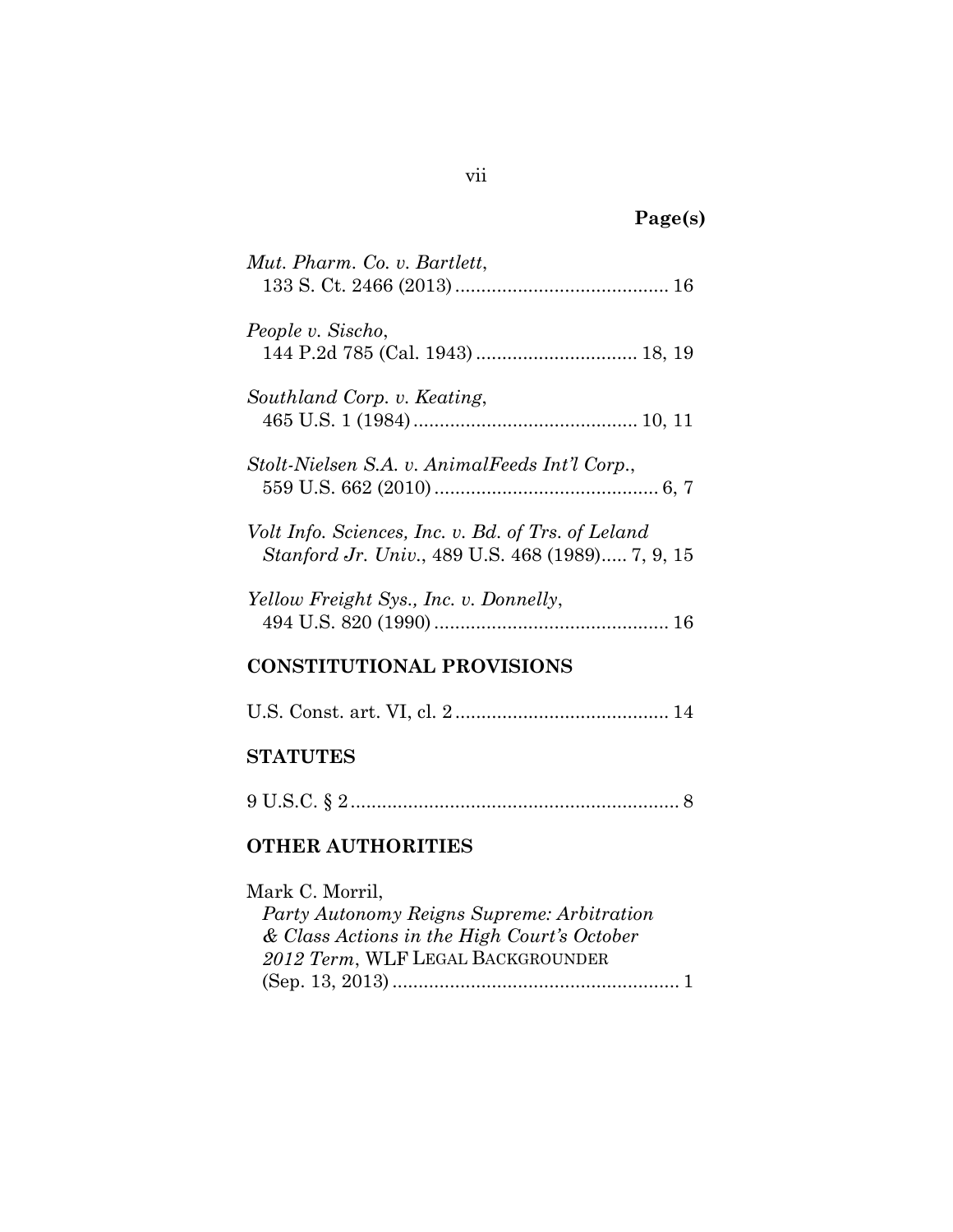# **Page(s)**

| Andrew J. Pincus & Evan M. Tager,               |  |
|-------------------------------------------------|--|
| Arbitration after AT&T v. Concepcion: Judicial, |  |
| Regulatory, & Strategic Legal Responses to the  |  |
| High Court's 2011 Ruling, WLF WEB SEMINAR       |  |
|                                                 |  |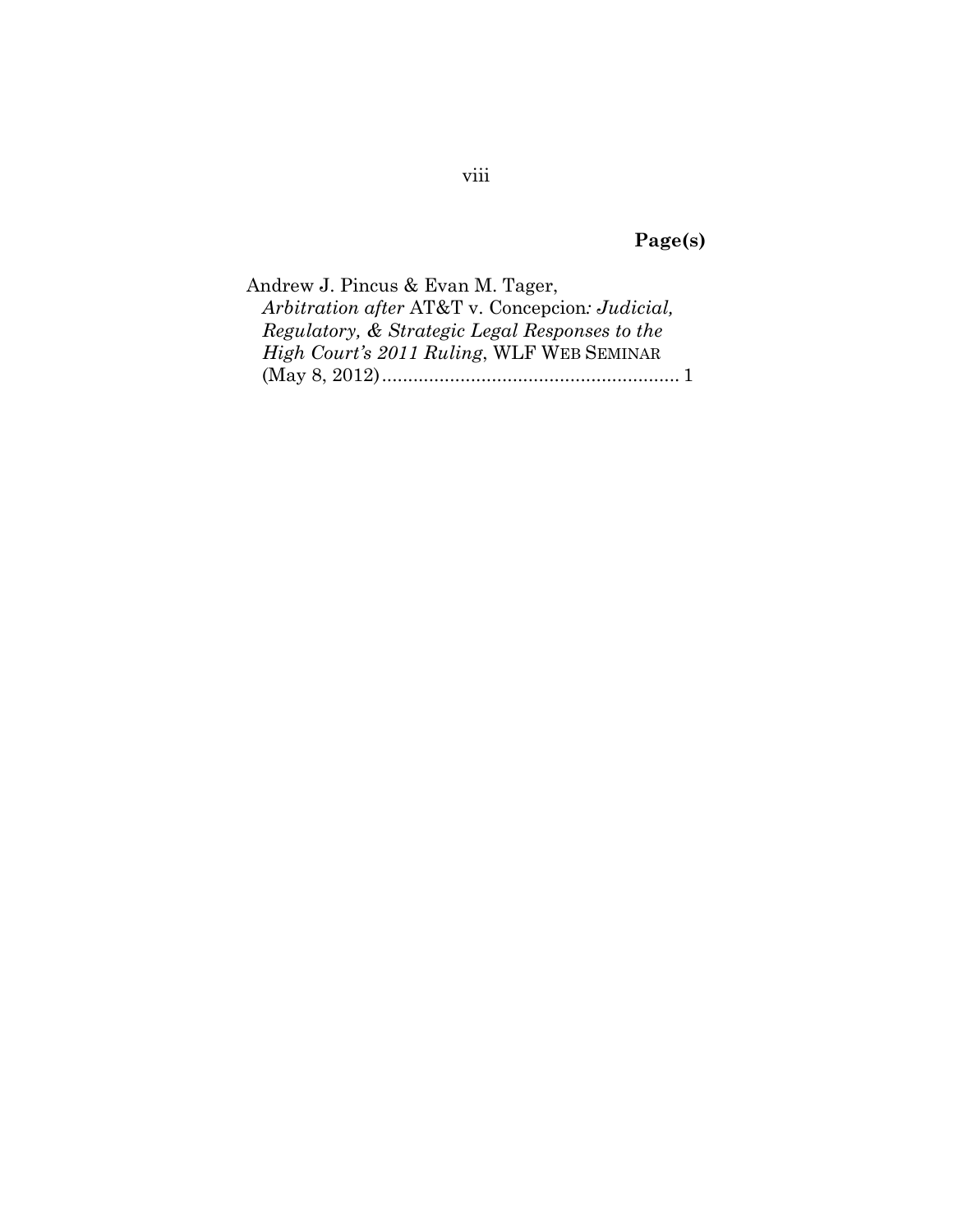#### **INTEREST OF** *AMICUS CURIAE***<sup>1</sup>**

Washington Legal Foundation (WLF) is a public-interest law firm and policy center with supporters in all 50 states. WLF devotes a substantial portion of its resources to defending and promoting free enterprise, individual and business civil liberties, a limited, accountable government, and the rule of law. To that end, WLF regularly appears as *amicus curiae* before this and other federal courts to support the rights of private parties to enter into binding agreements to arbitrate disputes arising between them, as a quicker and more efficient alternative to civil litigation. *See, e.g., Arthur Andersen LLP v. Carlisle*, 556 U.S. 624 (2009); *Green Tree Fin. Corp. v. Bazzle*, 539 U.S. 444 (2003).

In addition, WLF's Legal Studies Division, the publishing arm of WLF, frequently produces articles and sponsors media briefings on a variety of legal issues related to arbitration. *See, e.g.,* Mark C. Morril, *Party Autonomy Reigns Supreme: Arbitration & Class Actions in the High Court's October 2012 Term*, WLF LEGAL BACKGROUNDER (Sep. 13, 2013); Andrew J. Pincus & Evan M. Tager, *Arbitration after*  AT&T v. Concepcion*: Judicial, Regulatory, & Strategic Legal Responses to the High Court's 2011* 

 $\overline{a}$ 

**<sup>1</sup>** Pursuant to Supreme Court Rule 37.6, *amicus* WLF states that no counsel for a party authored this brief in whole or in part; and that no person or entity, other than WLF and its counsel, made a monetary contribution intended to fund the preparation and submission of this brief. All parties have consented to the filing of this brief; blanket letters of consent have been lodged with the Clerk.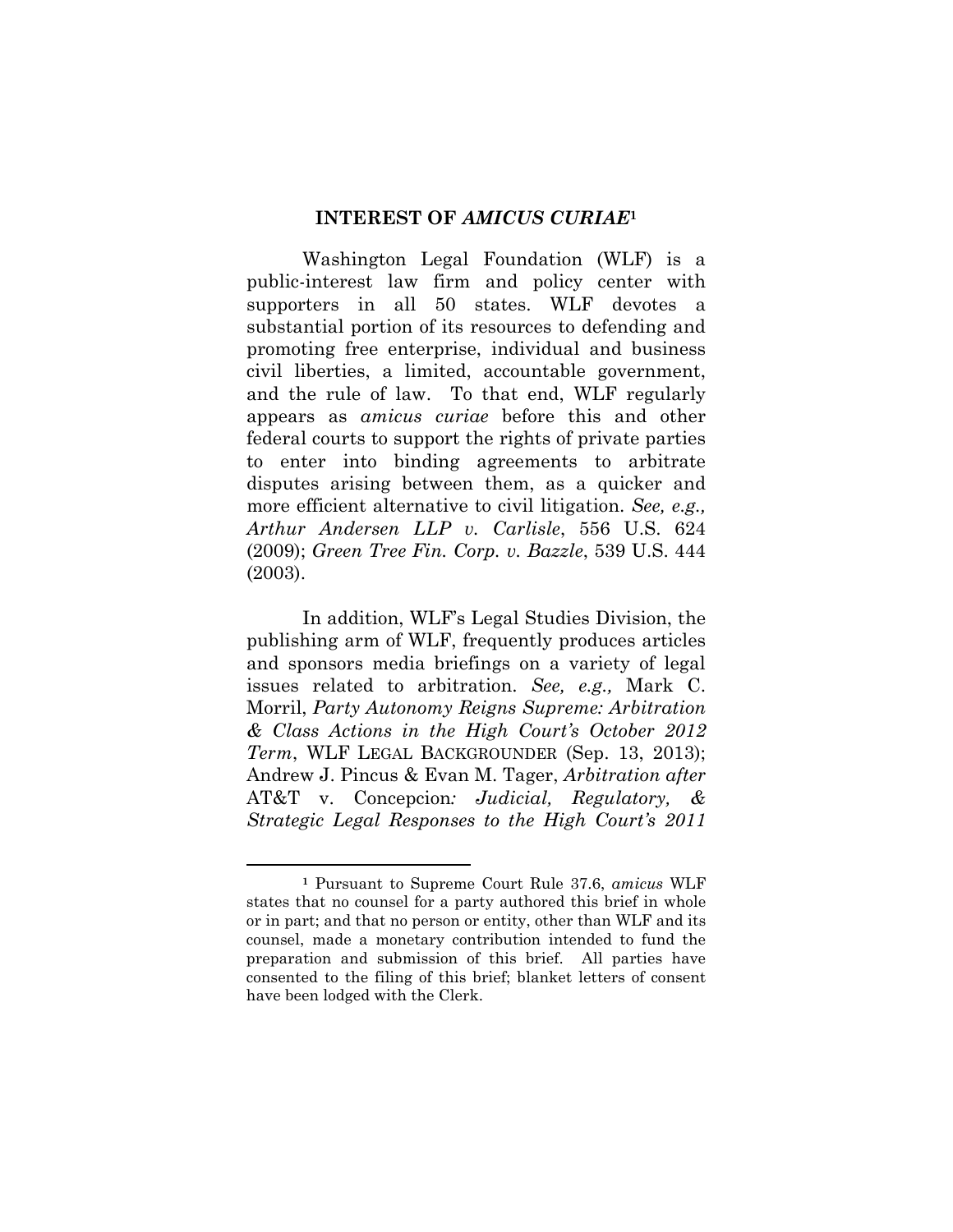#### *Ruling*, WLF WEB SEMINAR (May 8, 2012).

WLF believes that the California Court of Appeal's refusal to enforce the parties' agreement to arbitrate their dispute represents an ill-conceived departure from settled law and undermines the sound policies of the Federal Arbitration Act. In addition to openly flouting this Court's precedents, the holding below promotes precisely the type of protracted litigation disfavored by federal law and which the parties' agreement was designed to avoid. If allowed to stand, the appeals court's decision will impede and potentially deny a host of parties the right to arbitrate their disputes when the governing law would otherwise entitle them to do so, imposing substantial costs on those who voluntarily seek to resolve disputes through arbitration. Because these increased costs will ultimately be borne by consumers and society as a whole, WLF urges the Court to reverse the decision below.

#### **STATEMENT OF THE CASE**

 Petitioner DIRECTV is a leading broadcast satellite service provider that broadcasts, through satellite transmissions, licensed video and audio programming to paid subscribers. DIRECTV's standard customer agreement, which sets forth the basic terms and conditions of DIRECTV's service, contains an arbitration provision (Section 9) that states "if we cannot resolve a Claim informally, any Claim either of us asserts will be resolved only by binding arbitration. The arbitration will be conducted under the rules of JAMS that are in effect at the time the arbitration is initiated … and under the Rules set forth in this Agreement." Pet. App. 4a.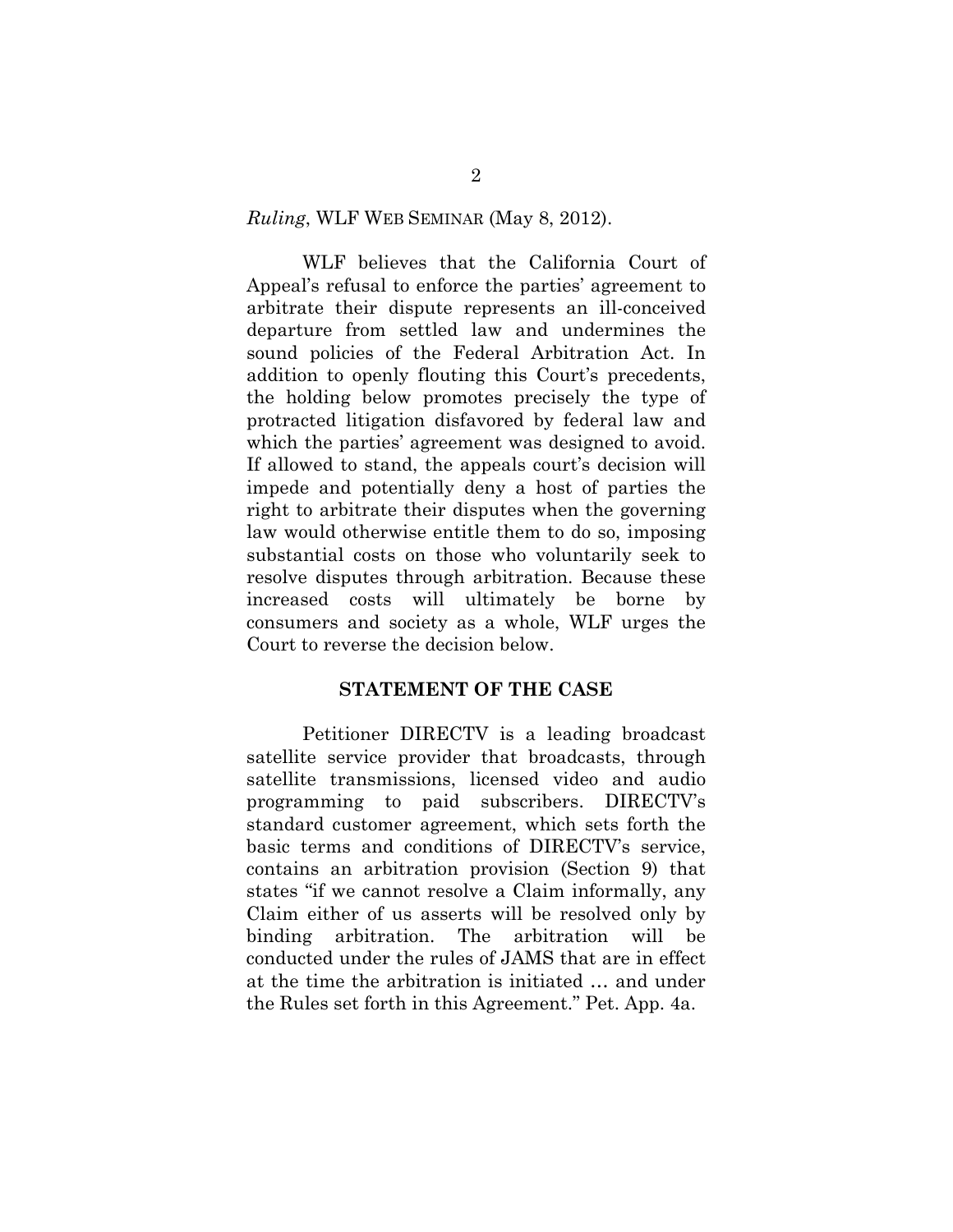The arbitration provision further specifies that "[n]either you nor we shall be entitled to join or consolidate claims in arbitration by or against other individuals or entities, or arbitrate any claim as a representative member of a class or in a private attorney capacity. Accordingly, you and we agree that the JAMS Class Action Procedures do not apply to our arbitration. If, however, the law of your state would find this agreement to dispense with class arbitration procedures unenforceable, then this entire Section 9 is unenforceable." Pet. App. 5a.

 DIRECTV's customer agreement also contains a choice-of-law provision (Section 10(c)), which provides in relevant part that "Section 9 shall be governed by the Federal Arbitration Act." Pet. App. 5a. As relevant here, Section 10(d) of the customer agreement contains a standard severability clause, which states: "If any provision is declared by a competent authority to be invalid, that provision will be deleted or modified to the extent necessary, and the rest of the Agreement will remain enforceable."

 In 2008, Respondents filed separate putative class-action lawsuits against DIRECTV, alleging that DIRECTV violated California law by charging Respondents an early cancellation fee when they prematurely cancelled their service. Pet. App. 3a. The cases were later consolidated in Los Angeles Superior Court. *Id.* 

At the time of Respondents' suits in 2008, the California Supreme Court had adopted a rule that invalidated as unconscionable (under California law) nearly all consumer arbitration agreements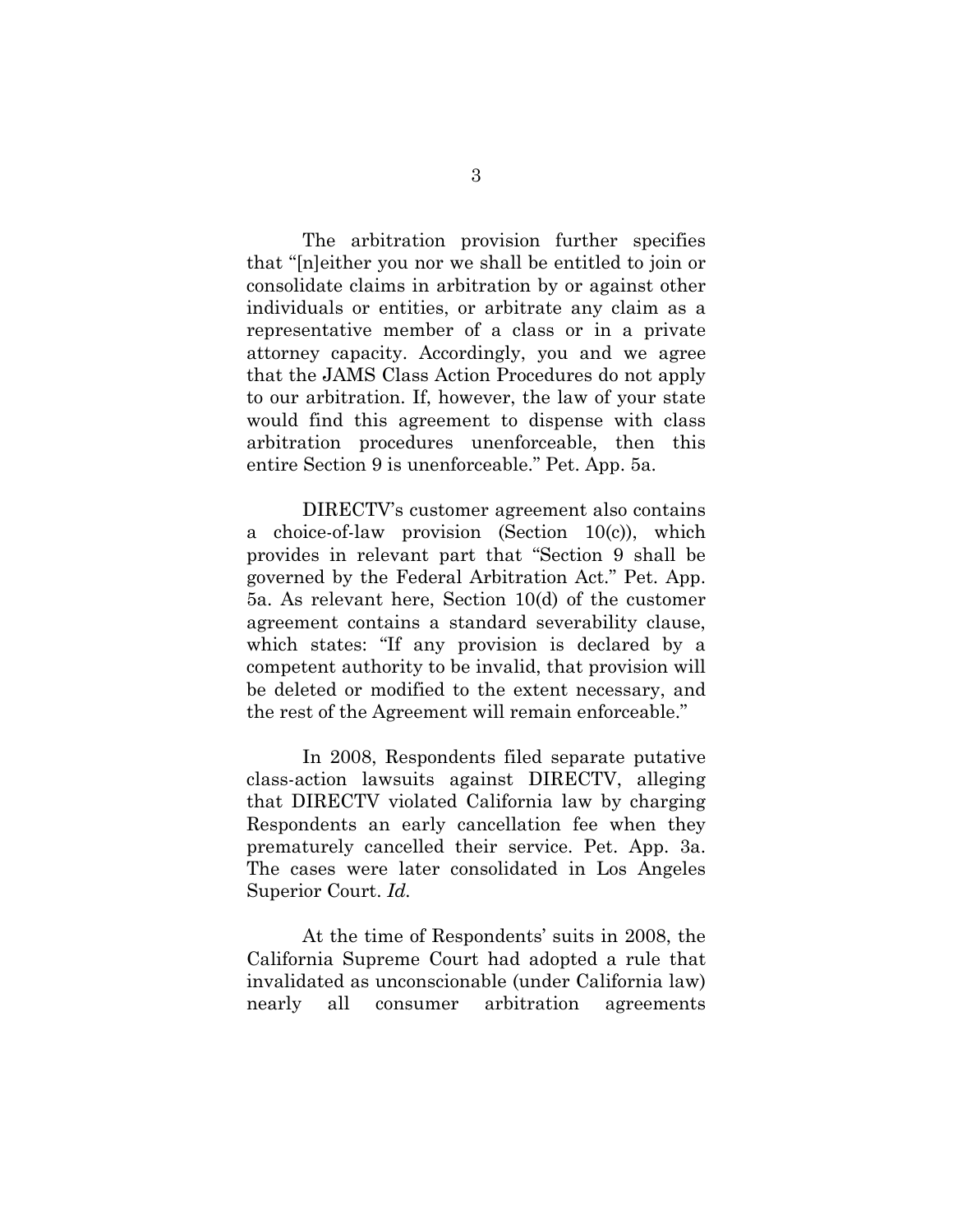containing class-action waivers. *See Discover Bank v. Superior Ct.*, 36 Cal. 4th 148, 157-63 (Cal. 2005). Accordingly, DIRECTV did not move to compel arbitration after the suits were filed, but proceeded in court until 2011, when this Court held in *AT&T Mobility LLC v. Concepcion*, 131 S. Ct. 1740 (2011), that a state law requiring the availability of classwide arbitration "interferes with fundamental attributes of arbitration" and thus is preempted by the Federal Arbitration Act (FAA). 131 S. Ct. at 1748.

 Following this Court's opinion in *Concepcion*, DIRECTV moved to compel arbitration consistent with Section 9 of the customer agreement. The Los Angeles Superior Court denied the motion, concluding that the arbitration provision was unenforceable under *Brown v. Ralph's Grocery Co*., 128 Cal. Rptr. 3d 854 (Cal. Ct. App. 2011), a representative action alleging labor code violations under California's Private Attorney General Act of 2004. Pet. App. 17a-20a.

 On appeal, the California Court of Appeal affirmed on different grounds. Pet. App. 2a-16a. The Court's opinion relied on the arbitration provision's non-severability clause, which stipulates that if "the law of your state would find this agreement to dispense with class arbitration procedures unenforceable, then this entire Section 9 is unenforceable." *Id.* at 6a. The appeals court interpreted the phrase "the law of your state" to mean "the (nonfederal) law of your state without considering the preemptive effect, if any, of the FAA." *Id.* at 14a. In other words, the Court concluded that Section 9's non-severability clause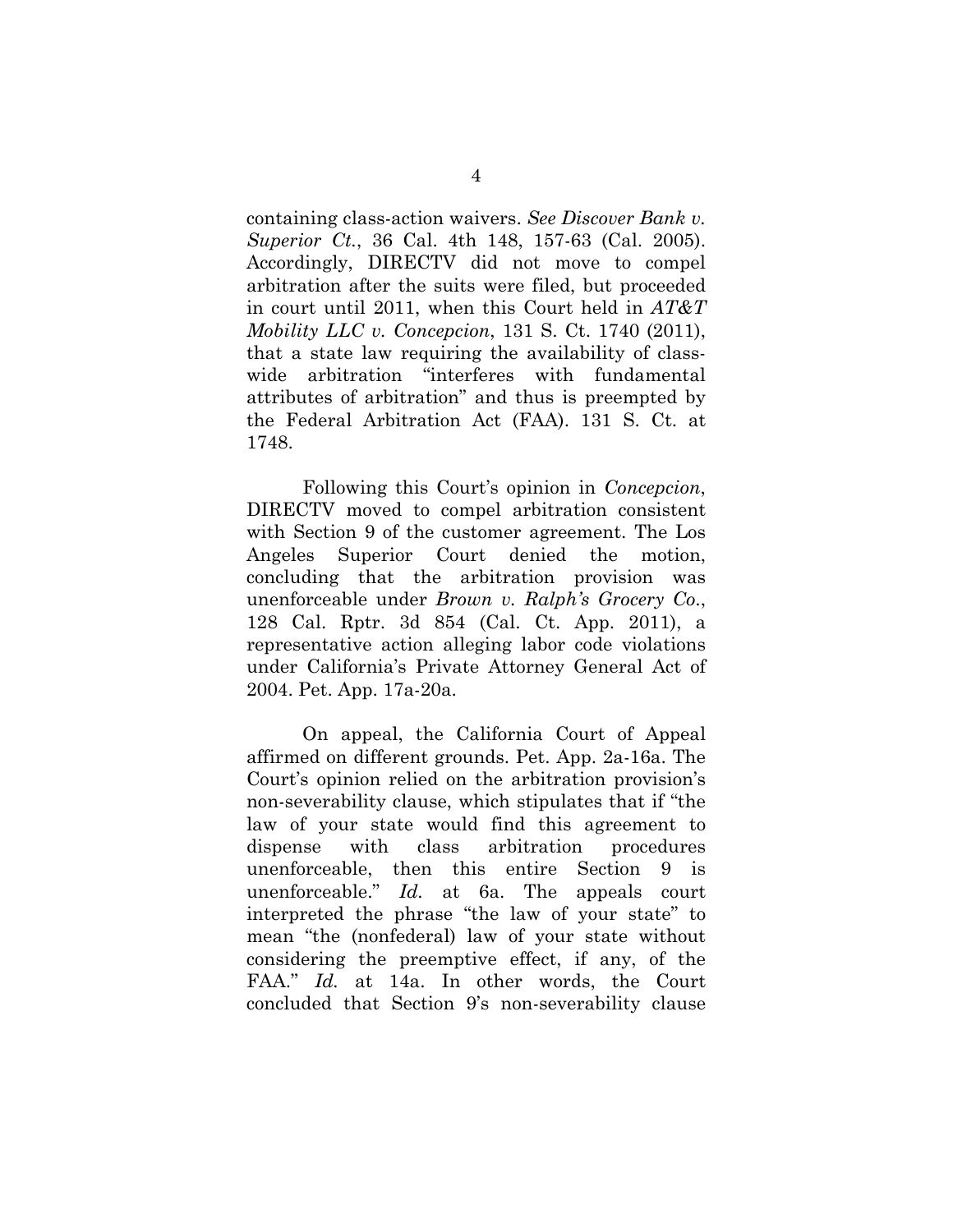required application of California law, even if contrary to federal law, and even if contrary to the customer agreement's own choice-of-law provision, which explicitly states that "Section 9 shall be governed by the Federal Arbitration Act." *Id.*  Accordingly, the appeals court found the class-action waiver invalid under California law and then refused to enforce the arbitration agreement based on the non-severability clause. *Id.* at 15a.

The Court of Appeal did not dispute that its holding directly conflicted with the Ninth Circuit's prior decision in *Murphy v. DIRECTV, Inc.*, 724 F.3d 1218, 1226 (9th Cir. 2013), which interpreted the same language in the same arbitration agreement at issue here as *requiring* arbitration and dismissed as "nonsensical" the very reasoning adopted by the Court of Appeal. Rather, the Court of Appeal dismissed the Ninth Circuit's decision as "unpersuasive," insisting that "*Murphy* provides no basis for concluding that the parties intended to use the phrase 'the law of your state'" to mean ordinary state law subject to the Supremacy Clause. Pet. App. 13a.

 DIRECTV petitioned the California Supreme Court to resolve the resulting conflict between the California Court of Appeal and the Ninth Circuit. Over Justice Baxter's dissent, the California Supreme Court denied review. Pet. App. 1a.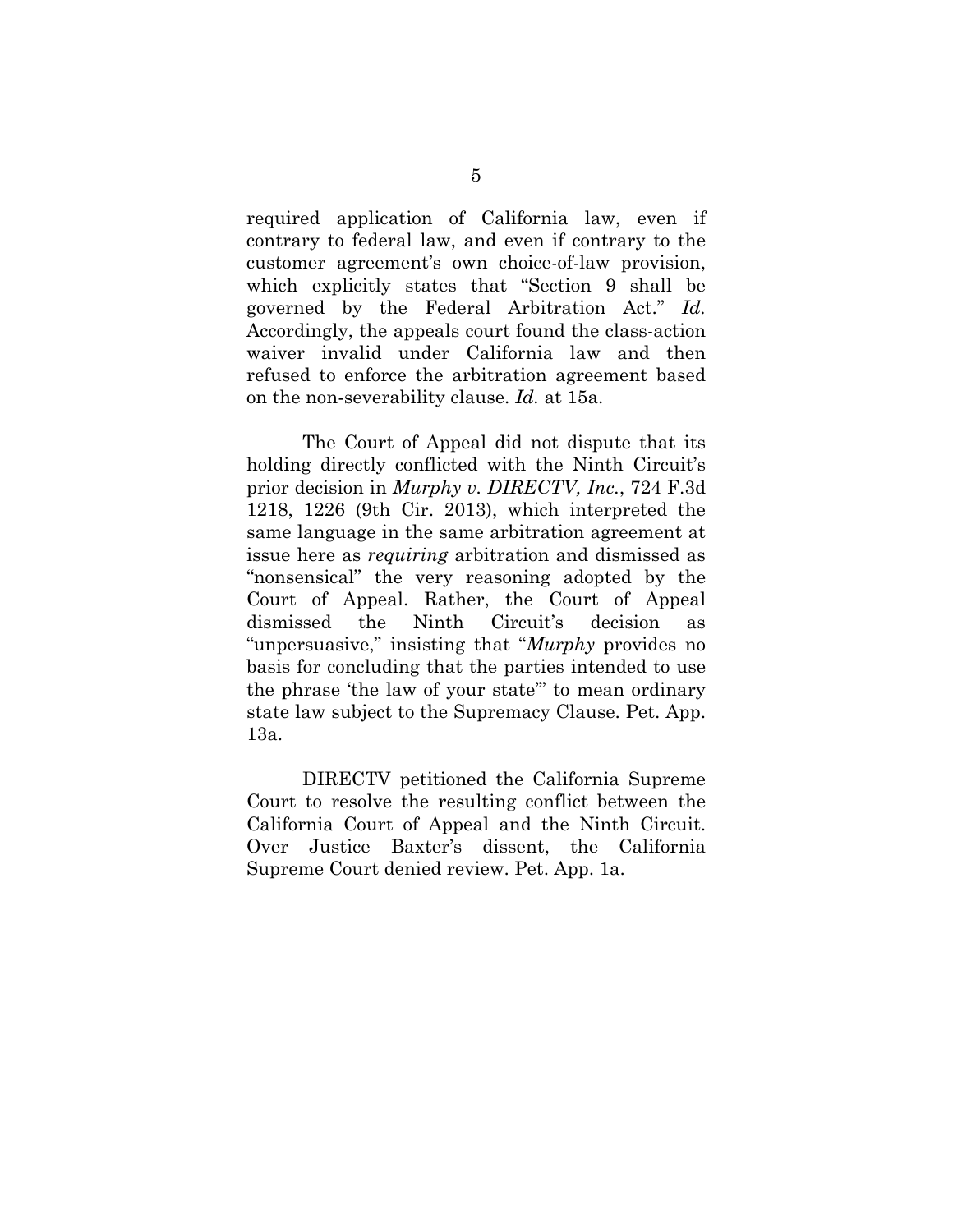#### **SUMMARY OF ARGUMENT**

 In domestic and international commerce, countless parties depend upon the availability of arbitration as a means for controlling costs, streamlining processes, and lending certainty to contractual relationships. Congress and the federal courts have recognized the important public policy values inherent in arbitration and have acted affirmatively to further them. Here, the California Court of Appeal's contumacious refusal to enforce the parties' unequivocal agreement to arbitrate their dispute undermines those important values and should be reversed.

Courts must enforce arbitration agreements, like all other contracts, according to their terms. Because the parties to this case expressly agreed to arbitrate their disputes through binding arbitration, rather than through litigation, the courts below should have compelled Respondents to arbitrate their claims. Instead, the California Court of Appeal contrived a highly idiosyncratic reading of the phrase "the law of your state" in the arbitration agreement's non-severability clause to find the entire arbitration agreement unenforceable. This interpretation cannot withstand even the slightest scrutiny. It not only ignores the clear "contractual rights and expectations of the parties," *Stolt-Nielsen S.A. v. AnimalFeeds Int'l Corp.*, 559 U.S. 662, 682 (2010), but it also flies in the face of basic principles of federal preemption. Indeed, this Court has already decided that the FAA preempts any "state law" that would invalidate a consumer arbitration agreement because it contains a class-action waiver. *Concepcion*, 131 S. Ct. at 1748.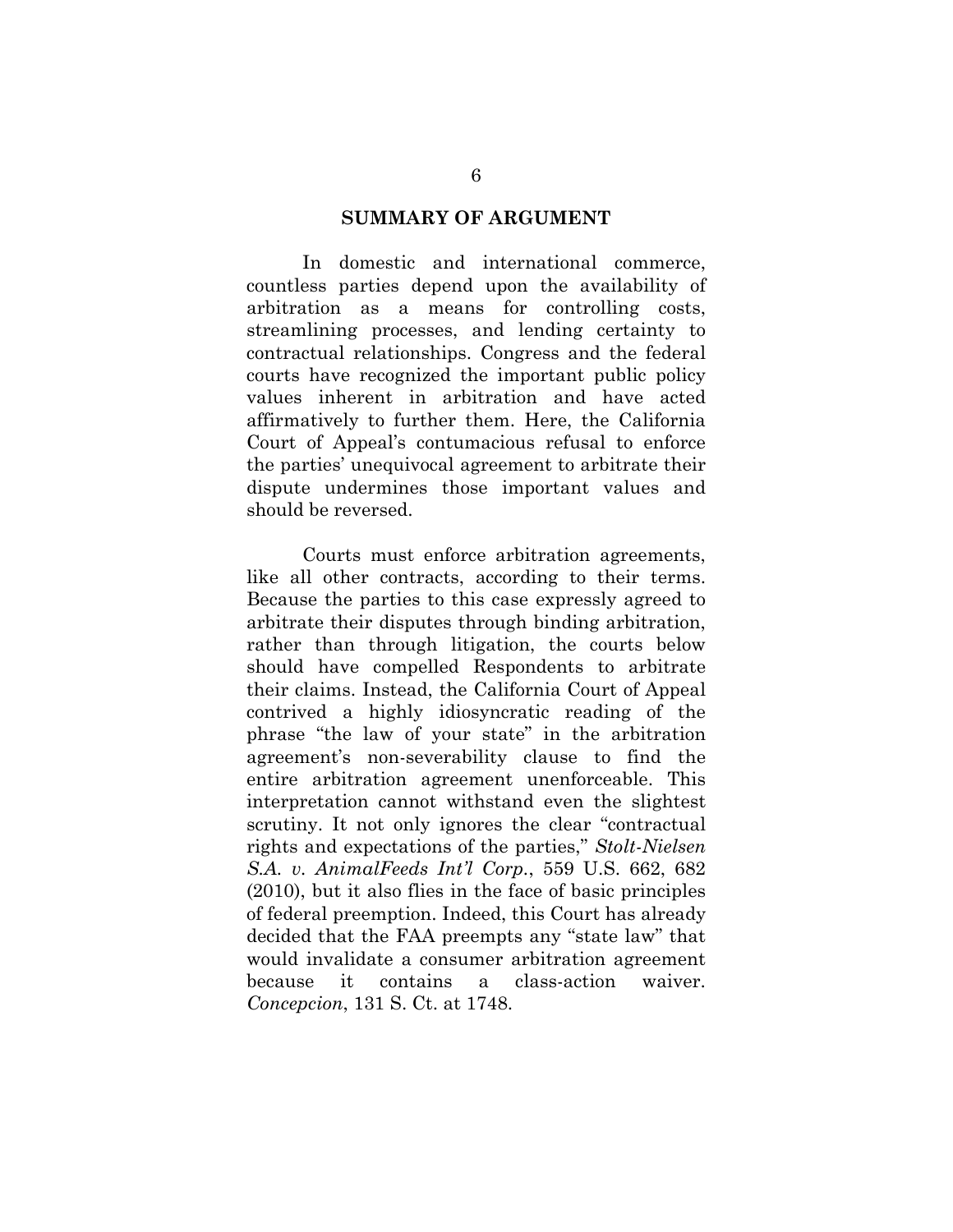Moreover, the appeals court's conclusion that "the law of your state" means "the (nonfederal) law of your state without considering the preemptive effect, if any, of the FAA," Pet. App. 14a, betrays a fundamental misunderstanding of state and federal law. Strictly speaking, there is no such thing as abstract "state law," free from the preemptive force of federal law. Because state law that has been preempted is a legal nullity, it is not "law" in any meaningful sense of the word. More fundamentally, this Court has long made clear that federal law is as much the "law of the several States" as are the laws passed by state legislatures. Although the FAA was adopted by Congress and not the California state legislature, it is just as much a part of California law as the California civil code. Because the FAA is unquestionably part of the "Law of the Land" in California, the California Court of Appeal's holding below was clearly erroneous and should be reversed.

#### **ARGUMENT**

#### **I. The Court Should Enforce the Parties' Agreement According to Its Terms**

A court confronted with an arbitration agreement must "give effect to the contractual rights and expectations of the parties." *Stolt-Nielsen*, 559 U.S. at 682. Arbitration agreements, like all other contracts, must be enforced according to their terms. *Volt Info. Sciences, Inc. v. Bd. of Trs. of Leland Stanford Jr. Univ.*, 489 U.S. 468, 469 (1989) ("[T]he federal policy is simply to ensure the enforceability, according to their terms, of private agreements to arbitrate."). Here, it is undisputed that the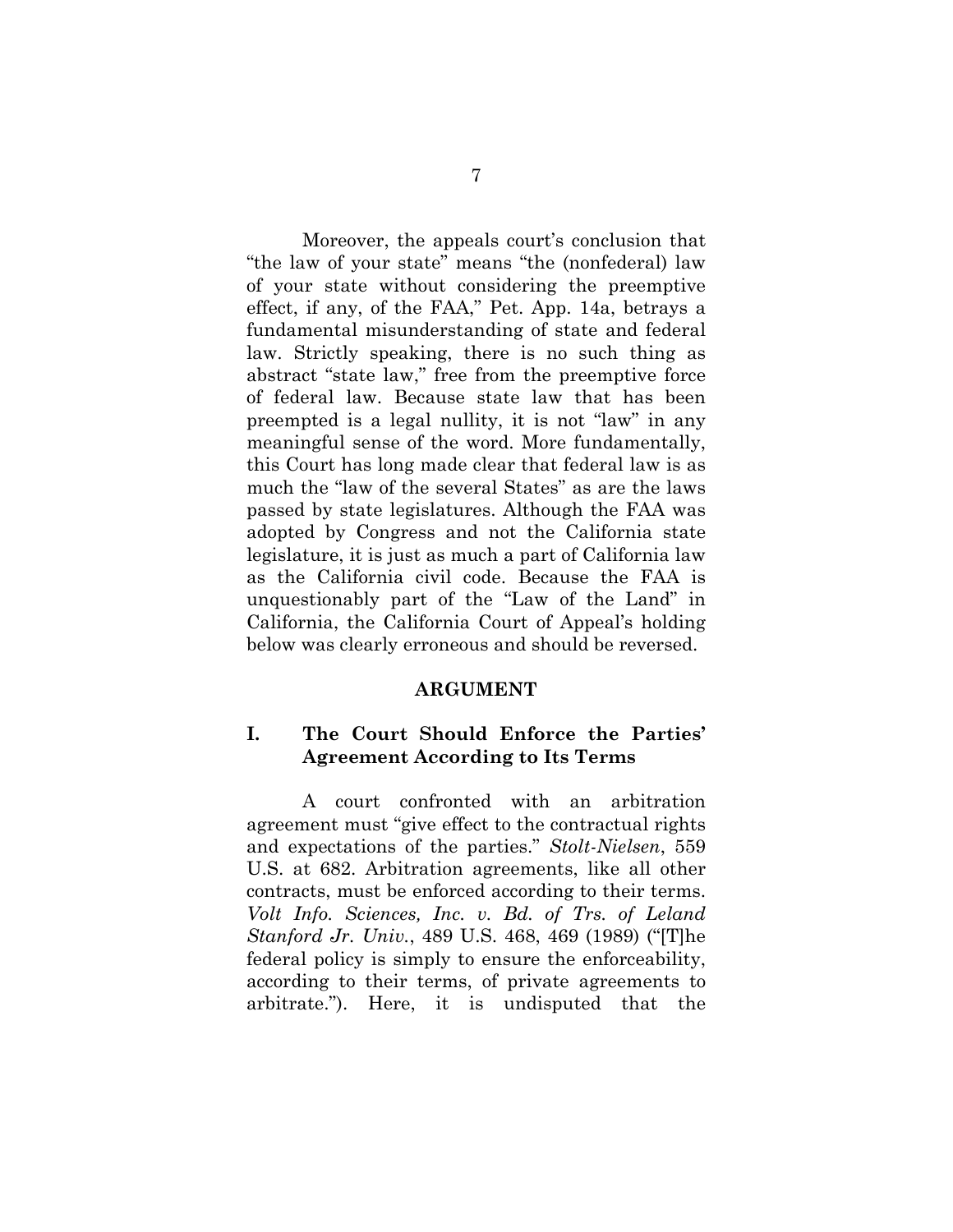DIRECTV customer agreement's choice-of-law provision requires that the parties' arbitration agreement "shall be governed by the Federal Arbitration Act." Pet. App. 5a. The FAA provides that an agreement to arbitrate arising from a transaction in interstate commerce "shall be valid, irrevocable, and enforceable, save upon such grounds that exist at law or in equity for the revocation of any contract." 9 U.S.C. § 2. This Court's prior cases have confirmed that a court asked to compel arbitration has the limited task of determining whether the parties' dispute is within the scope of a valid arbitration agreement. If the parties agreed to arbitrate the dispute, that is the end of the matter, and the court must honor the parties' agreement.

For reasons explained below, the appeals court's refusal to honor the parties' agreement to arbitrate departs wildly from this Court's precedents and should be reversed.

### **A. Federal Arbitration Law Is Based On Freedom of Contract**

 The most fundamental precept of federal arbitration law is freedom of contract. Indeed, the singular purpose of the FAA is "to overcome courts' refusals to enforce agreements to arbitrate," *Allied-Bruce Terminix Cos. v. Dobson*, 513 U.S. 265, 838 (1995), by placing those agreements on "the same footing as other contracts." *Gilmer v. Interstate/ Johnson Lane Corp.*, 500 U.S. 20, 24 (1991). The FAA thus creates "at bottom a policy guaranteeing the enforcement of private contractual agreements." *Mitsubishi Motors Corp. v. Soler Chrysler-Plymouth, Inc.*, 473 U.S. 614, 625 (1985). Accordingly, this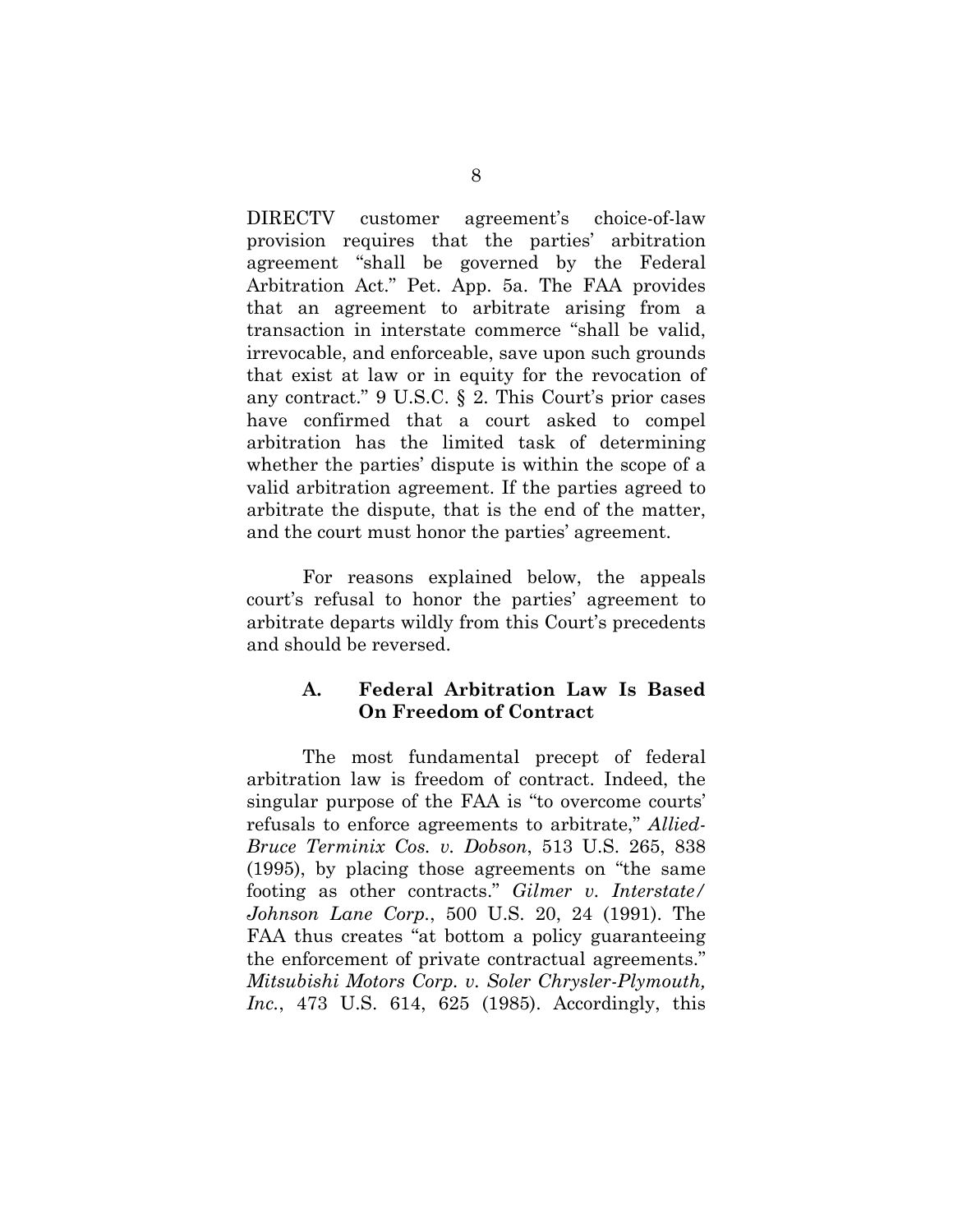Court has long held that courts must "enforce privately negotiated agreements to arbitrate, like other contracts, in accordance with their terms." *Volt*, 489 U.S. at 478; *Concepcion*, 131 S. Ct. at 1752 ("Arbitration is a matter of contract, and the FAA requires courts to honor parties' expectations.") (citation omitted).

 It is likewise understood that parties "are generally free to structure their arbitration agreements as they see fit." *Volt*, 489 U.S. at 469 (citations omitted); *see also Barvati v. Josephthal, Lyon & Ross, Inc.*, 28 F.3d 704, 409 (7th Cir. 1994) ("[P]arties are as free to specify idiosyncratic terms of arbitration as they are to specify any other terms in their contract."). "The point of affording parties discretion in designing arbitration processes is to allow for efficient, streamlined procedures tailored to the type of dispute." *Concepcion*, 131 S. Ct. at 1749. Accordingly, this Court has never hesitated to give full effect to "the contractual rights and expectations of the parties." *Volt*, 489 U.S. at 479 (noting that courts must "rigorously enforce" arbitration agreements according to their terms); *CompuCredit Corp. v. Greenwood*, 132 S. Ct. 665, 669 (2012) (requiring "courts to enforce agreements to arbitrate according to their terms").

 And because federal law requires "rapid and unobstructed enforcement of arbitration agreements," a court's role in determining arbitrability is limited. *Cortez Byrd Chips, Inc. v. Bill Harbert Constr. Co.*, 529 U.S. 193, 201 (2000) (internal quotation omitted). When asked to compel arbitration of a particular dispute, a court must determine whether the dispute is within the scope of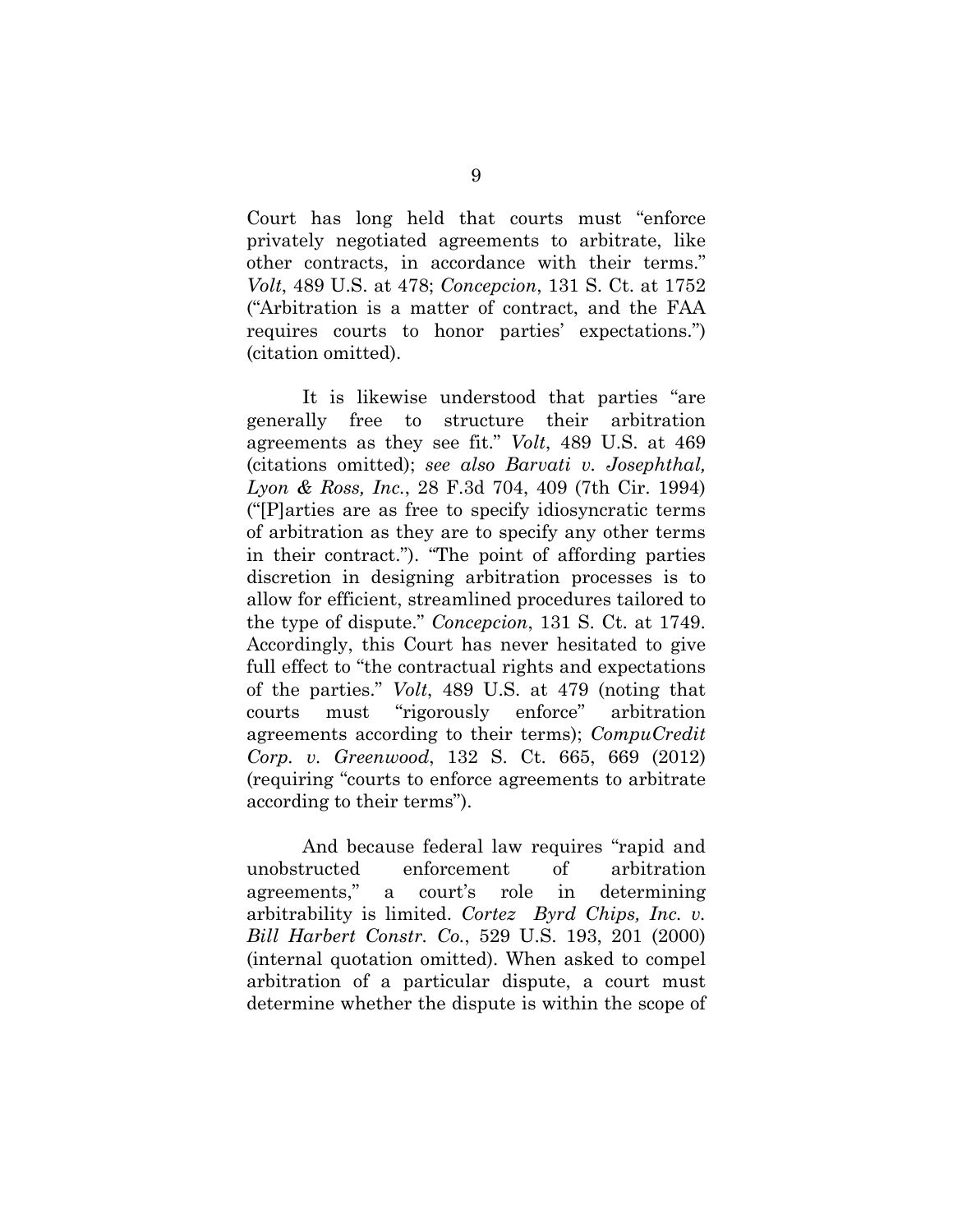a valid arbitration agreement. *See Mitsubishi*, 473 U.S. at 626. If it is, the court's work is done—it must refer the dispute to arbitration. As this Court has emphasized repeatedly, "[c]ontracts to arbitrate are not to be avoided by allowing one party to ignore the contract and resort to the courts." *Southland Corp. v. Keating*, 465 U.S. 1, 7 (1984).

 In the absence of "fraud or overwhelming economic power that would provide grounds "for the revocation of any contract,'" *Mitsubishi*, 473 U.S. at 627, all doubts concerning the applicable scope of an arbitration agreement "should be resolved in favor of arbitration." *Moses H. Cone Mem'l Hosp. v. Mercury Constr. Corp.*, 460 U.S. 1, 24-25 (1983). Having made "a bargain to arbitrate, … part[ies] should be held to it unless Congress itself has evinced an intention to preclude a waiver of judicial remedies for the statutory rights at issue." *Mitsubishi*, 473 U.S. at 628. Otherwise, this Court has recognized that arbitration "should not be denied unless it may be said with positive assurance that the arbitration clause is not susceptible [to] an interpretation that covers the asserted dispute." *AT&T Tech., Inc. v. Commc'ns Workers of Am.*, 475 U.S. 643, 650 (1986) (internal quotation omitted).

 Consistent with longstanding freedom-ofcontract principles, a court may not rewrite the parties' agreement by usurping the role assigned to the arbitrator. Nor may a court "decide that a contract is fair enough to enforce all its basic terms (price, service, credit), but not fair enough to enforce its arbitration clause." *Allied-Bruce Terminix*, 513 U.S. at 281. In this vein, a court asked to compel arbitration is precluded from delving into the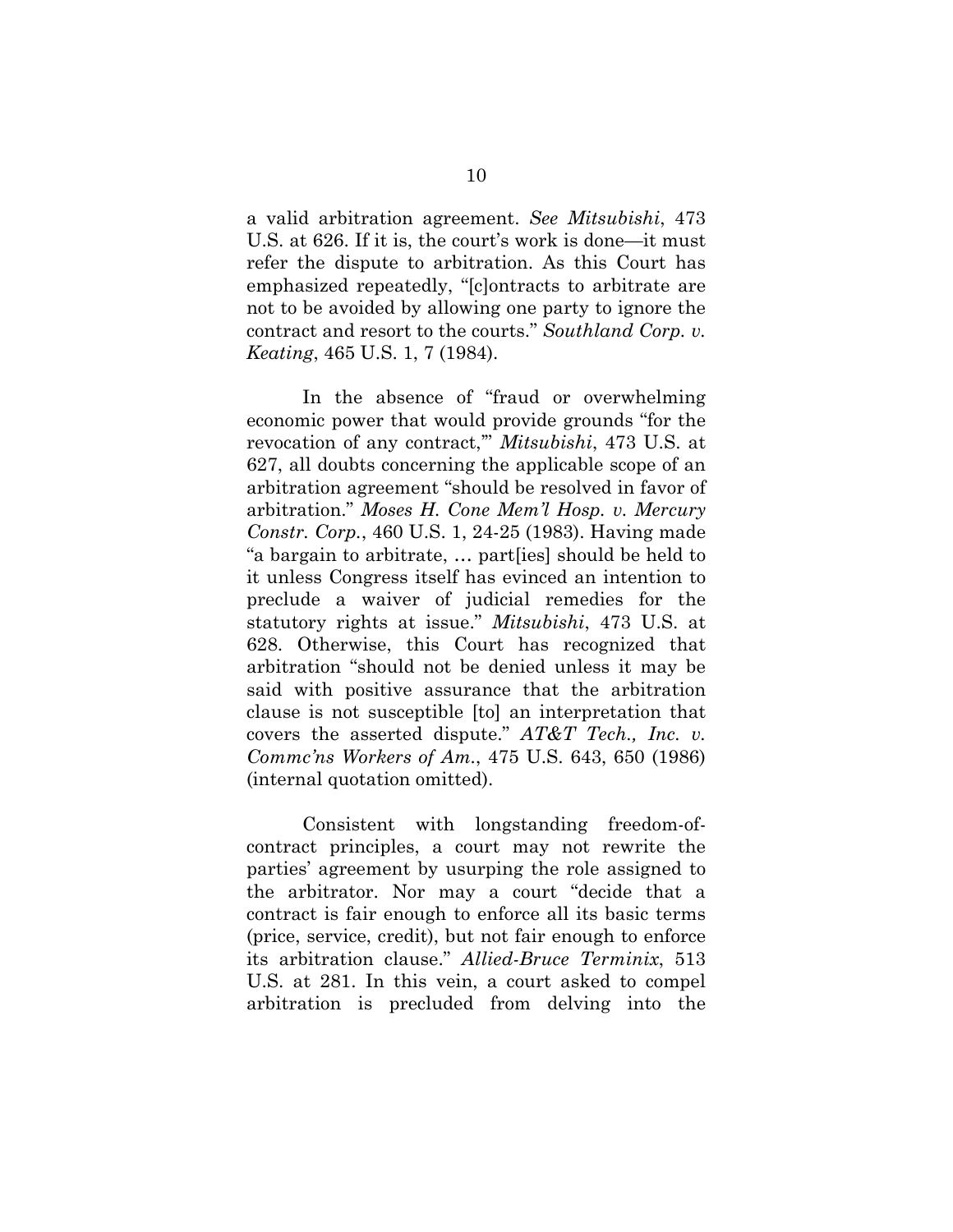"potential merits of the [parties'] underlying claims." *Id.* at 649. Other than determining which disputes are within the scope of arbitration, a court has no authority to interpret the provisions of the parties' substantive agreement. *See, e.g., John Wiley & Sons, Inc. v. Livingston*, 376 U.S. 543, 557 (1964) ("'[P]rocedural' questions which grow out of the dispute and bear on its final disposition should be left to the arbitrator."). As this Court has noted, "[s]uch a course could lead to prolonged litigation, one of the very risks the parties, by contracting for arbitration, sought to eliminate." *Southland*, 465 U.S. at 7.

### **B. The Parties' Binding Agreement to Arbitrate Should Be Enforced**

 In this case, application of this Court's settled principles is straightforward. It is undisputed that the customer agreement between Petitioner and Respondents contains a binding arbitration provision, which provides "if we cannot resolve a Claim informally, any Claim either of us asserts will be resolved *only* by binding arbitration." Pet. App. 4a (emphasis added). Nor do Respondents dispute that their legal challenge to DIRECTV's early cancellation fee constitutes precisely the sort of "Claim" expressly contemplated by the agreement.

The parties' arbitration provision further specifies that "[n]either you nor we shall be entitled to join or consolidate claims in arbitration by or against other individuals or entities, or arbitrate any claim as a representative member of a class or in a private attorney capacity." *Id.* at 5a. To eliminate any possibility of class-wide arbitration, the parties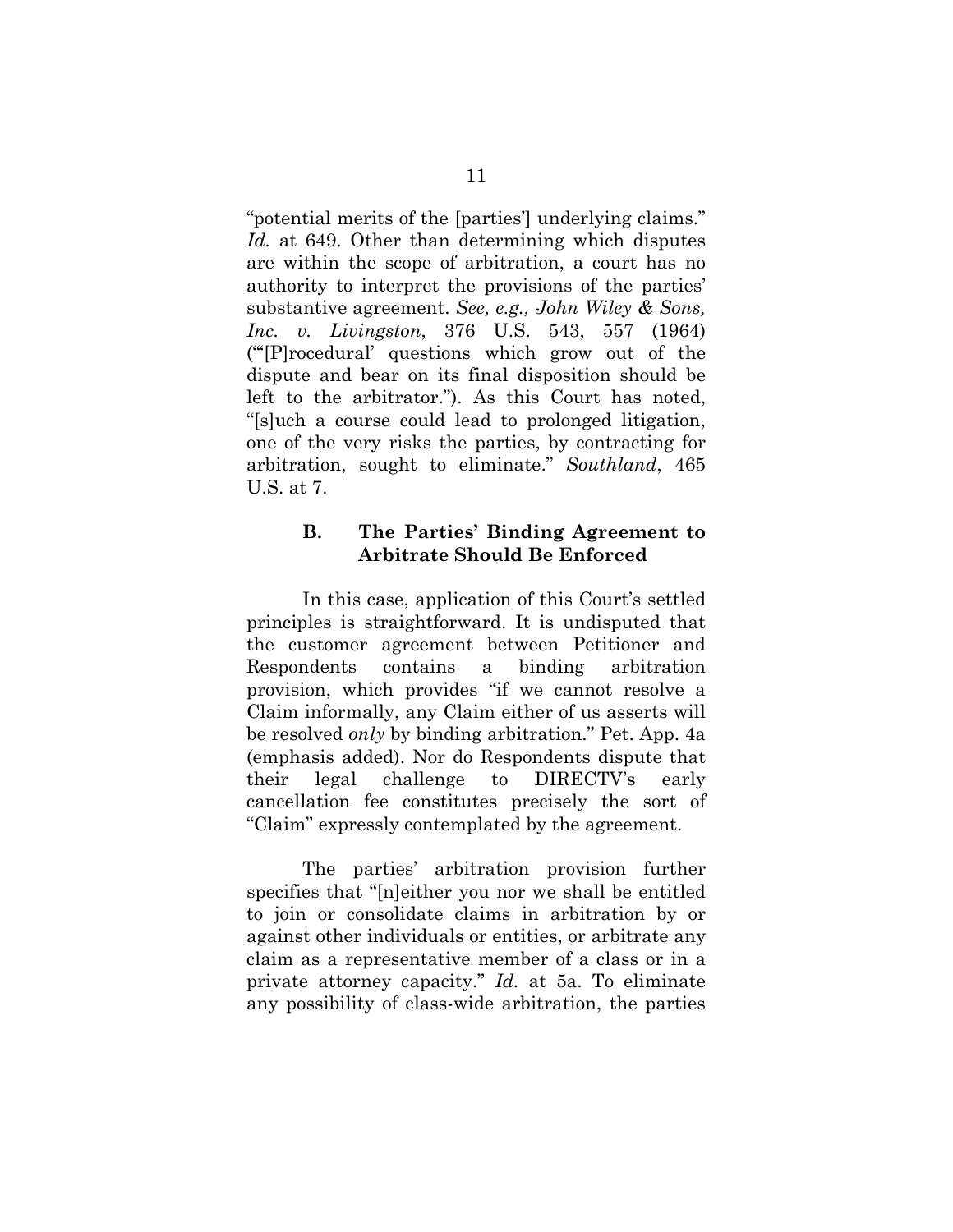included the following non-severability clause: "If, however, the law of your state would find this agreement to dispense with class arbitration procedures unenforceable, then this entire Section 9 is unenforceable." *Id.* Accordingly, because the language of the agreement is sufficiently broad to cover Respondents' claim, and because Respondents are foreclosed from proceeding as a class, the appeals court should have enforced the parties' agreement and compelled Respondents to arbitrate their claims individually.

Respondents avoided this straightforward result by convincing the appeals court that the phrase "the law of your state" in the arbitration agreement's non-severability clause means "the law of your state *without considering* the preemptive effect, if any, of the FAA." *Id.* at 8a (emphasis added). The appeals court then went on to apply California law—which this Court in *Concepcion* squarely held was preempted by the FAA—to find the parties' entire arbitration agreement unenforceable under the non-severability clause. This interpretation is clearly erroneous for two basic reasons.

> **1. The parties never would have specified that their arbitration agreement is governed by the FAA if they intended to bind themselves to state law inconsistent with the FAA.**

By effectively reading the parties' choice-oflaw provision—which provides "Section 9 shall be governed by the Federal Arbitration Act," Pet. App.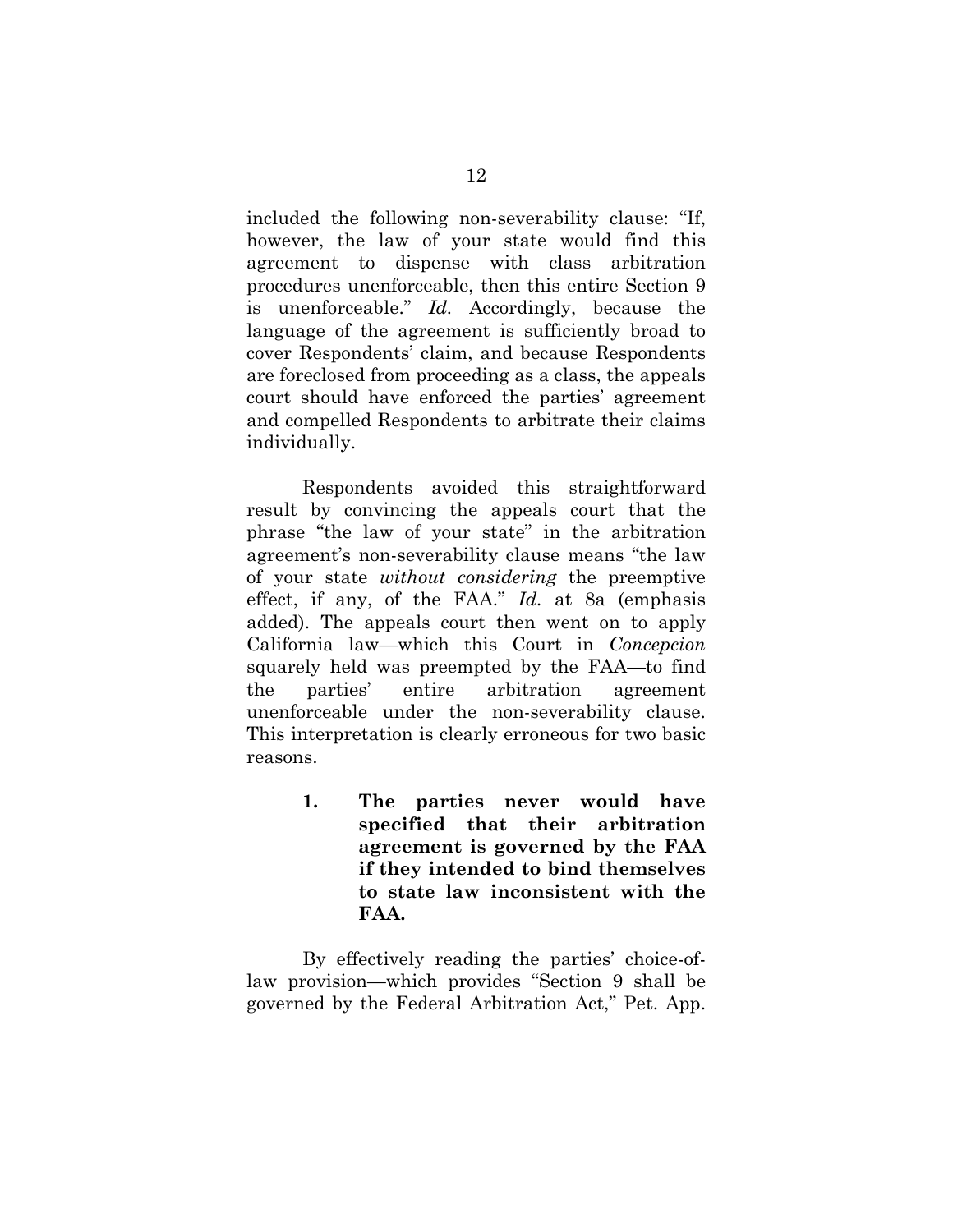5a—out of the parties' agreement, the appeals court's ruling violates basic principles of contract interpretation. In order to circumvent the parties' choice-of-law selection, the appeals court concluded that preempted California law should apply, without regard to the FAA, because the reference to "the law of your state" in the non-severability provision is somehow more "particular and specific" than the express FAA choice-of-law provision in § 10(b). *See*  Pet. App. 8a-9a ("[T]he particular and specific provision is paramount to the general provision."). But even under California law, that principle of contract construction applies *only* where "the provisions in question are truly inconsistent." *Boghos v. Certain Underwriters at Lloyd's of London*, 36 Cal. 4th 495, 504 (2005).

Here, no inconsistency exists between the parties' selection of the FAA as the governing law of the arbitration agreement and the reference to the "law of your state" in the non-severability clause. This Court has consistently emphasized the "cardinal principle of contract construction: that a document should be read to give effect to all its provisions and to render them consistent with each other." *Mastrobuono v. Shearson Lehman Hutton, Inc.*, 514 U.S. 52, 63 (1995). The mere fact that the arbitration agreement's non-severability clause refers to "the law of your state" in no way permits the appeals court to simply ignore the express choice-of-law provision, which by its terms applies to the entirety of § 9, *including the non-severability clause* itself. Simply put, the parties never would have agreed to have their arbitration agreement governed by the FAA if they intended to bind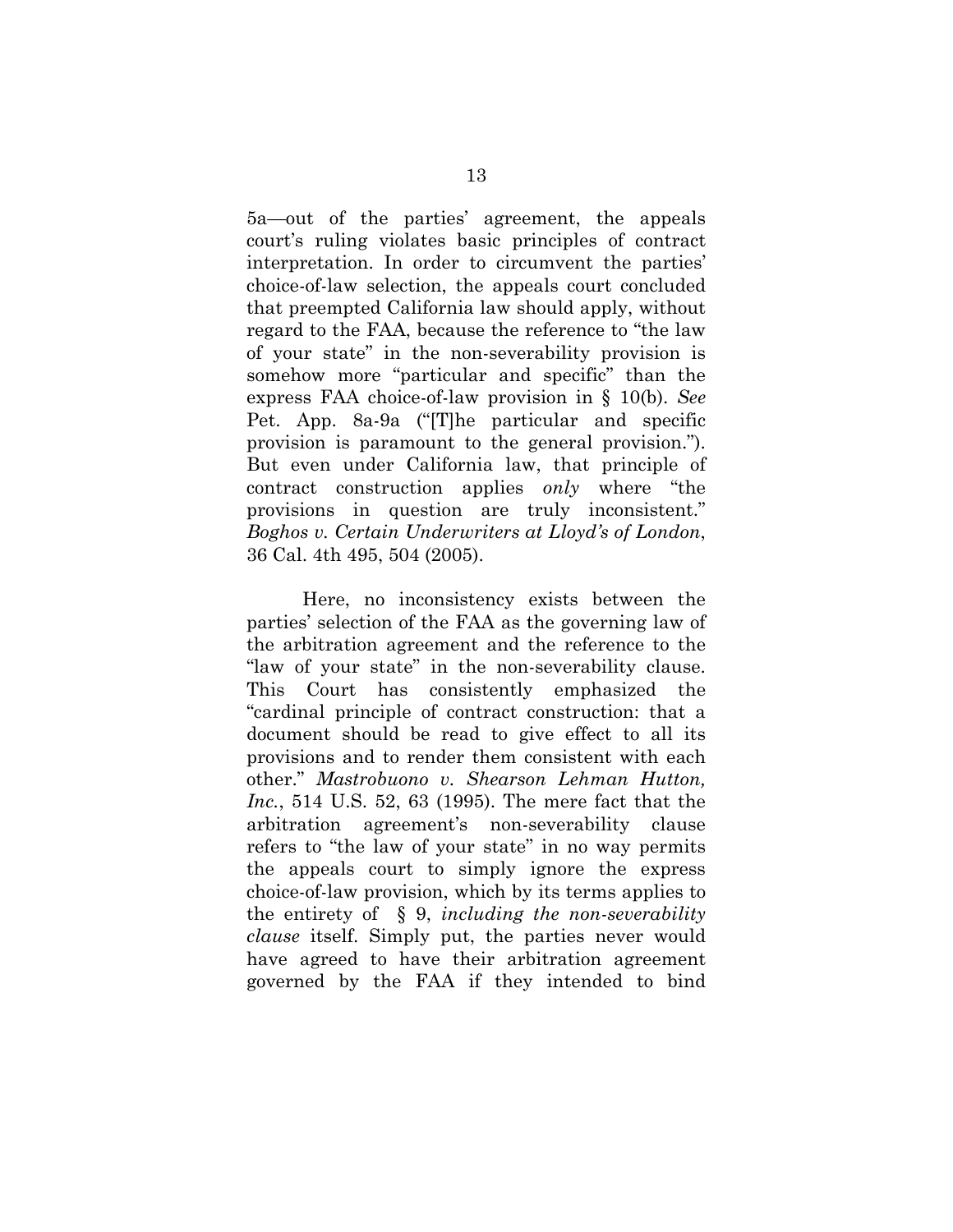themselves to state law inconsistent with (and preempted by) the FAA.

Read in harmony, then, "the law of your state" applies only to the extent that it is consistent with the FAA. As the Ninth Circuit correctly concluded in construing the same language in the same arbitration agreement, "there is no conflict between the reference to 'the law of your state' in Section 9 of the Customer Agreement and the reference to the FAA in Section 10." *Murphy*, 724 F.3d at 1228. It is neither necessary nor appropriate for the appeals court to rewrite the parties' agreement to give Respondents benefits for which they did not bargain.

## **2. The appeals court's ruling betrays a deeply flawed understanding of preemption under the FAA.**

The Supremacy Clause provides that "[t]his Constitution, and the Laws of the United States which shall be made in Pursuance thereof … shall be the supreme Law of the Land; and the Judges in every State shall be bound thereby, any Thing in the Constitution or Laws of any State to the Contrary notwithstanding." U.S. Const. art. VI, cl. 2. This Court has already decided under the Supremacy Clause that the FAA preempts any "state law" that would invalidate a consumer arbitration agreement because it contains a class-action waiver. *Concepcion*, 131 S. Ct. at 1748 ("Requiring the availability of classwide arbitration interferes with fundamental attributes of arbitration and thus creates a scheme inconsistent with the FAA."). Simply put, "States cannot require a procedure that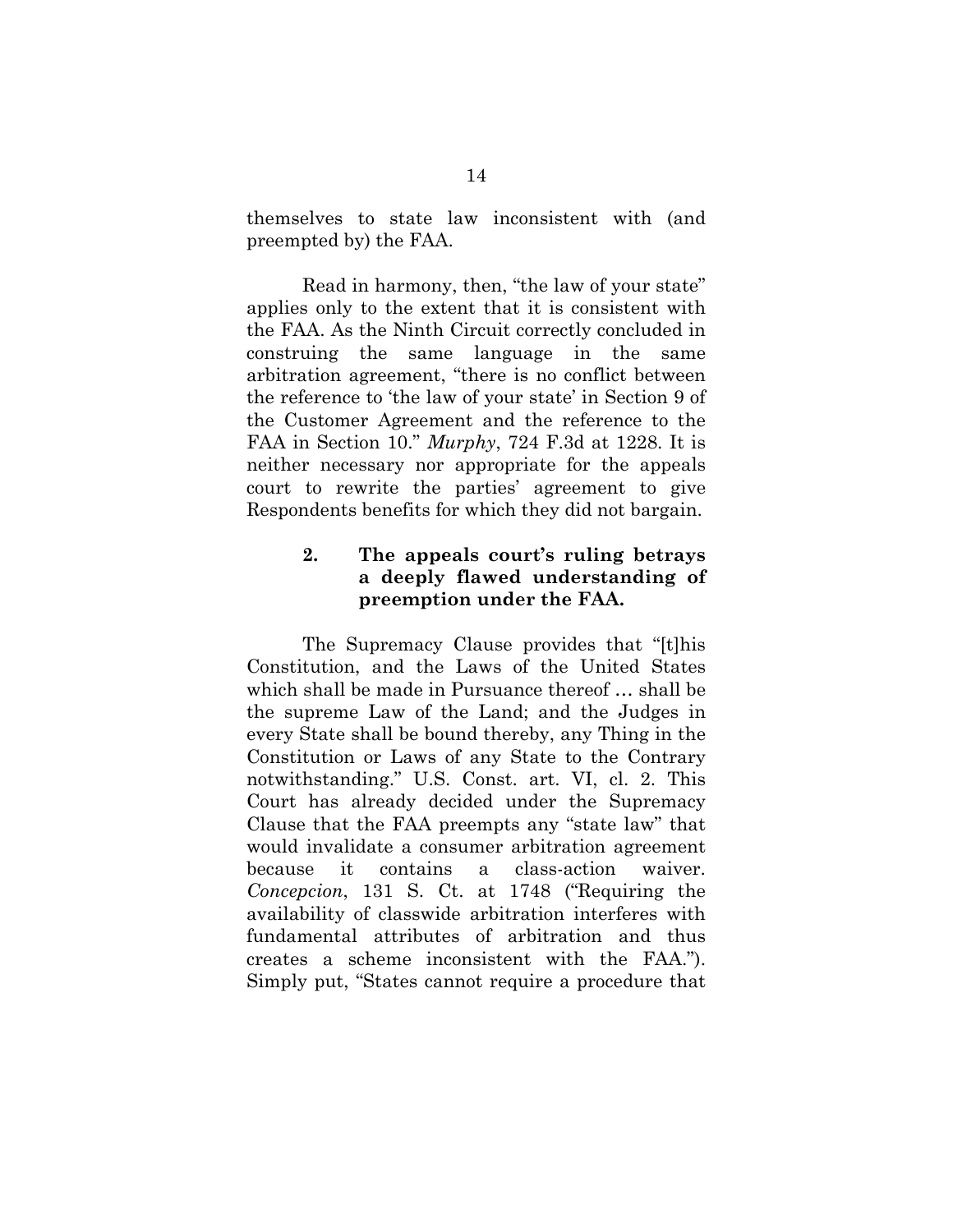is inconsistent with the FAA, even if it is desirable for unrelated reasons." *Id.* at 1753.

The Court has long recognized that the FAA "create[s] a body of federal substantive law of arbitrability, applicable to any arbitration agreement within the coverage of the Act." *Moses H. Cone*, 460 U.S. at 24. Accordingly, "in applying general state-law principles of contact interpretation to the interpretation of an arbitration agreement … due regard must be given to the federal policy favoring arbitration, and ambiguities as to the scope of the arbitration clause itself resolved in favor of arbitration." *Volt*, 489 U.S. at 475-76 (internal quotations omitted).

By construing "the law of your state" to mean California state law in an imaginary legal universe in which the Supremacy Clause does not exist, the appeals court placed the parties' arbitration agreement "on an 'unequal footing,' directly contrary to the Act's language and Congress'[s] intent." *Allied-Bruce Terminix*, 513 U.S. at 281. In doing so, the court radically transformed a provision manifesting the parties' unmistakable intent to *ensure* that their arbitration agreement would be interpreted and enforced in a manner consistent with the FAA into a poison pill that would *preclude* operation of the FAA altogether. That interpretation, as the Ninth Circuit has recognized, is "nonsensical." *Murphy*, 724 F.3d at 1226. Because the California Court of Appeal's refusal to defer to the parties' choice of law reflects precisely the type of "judicial suspicion of the desirability of arbitration" that this Court long ago rejected, *Mitsubishi*, 473 U.S. at 626- 27, the decision below should be reversed.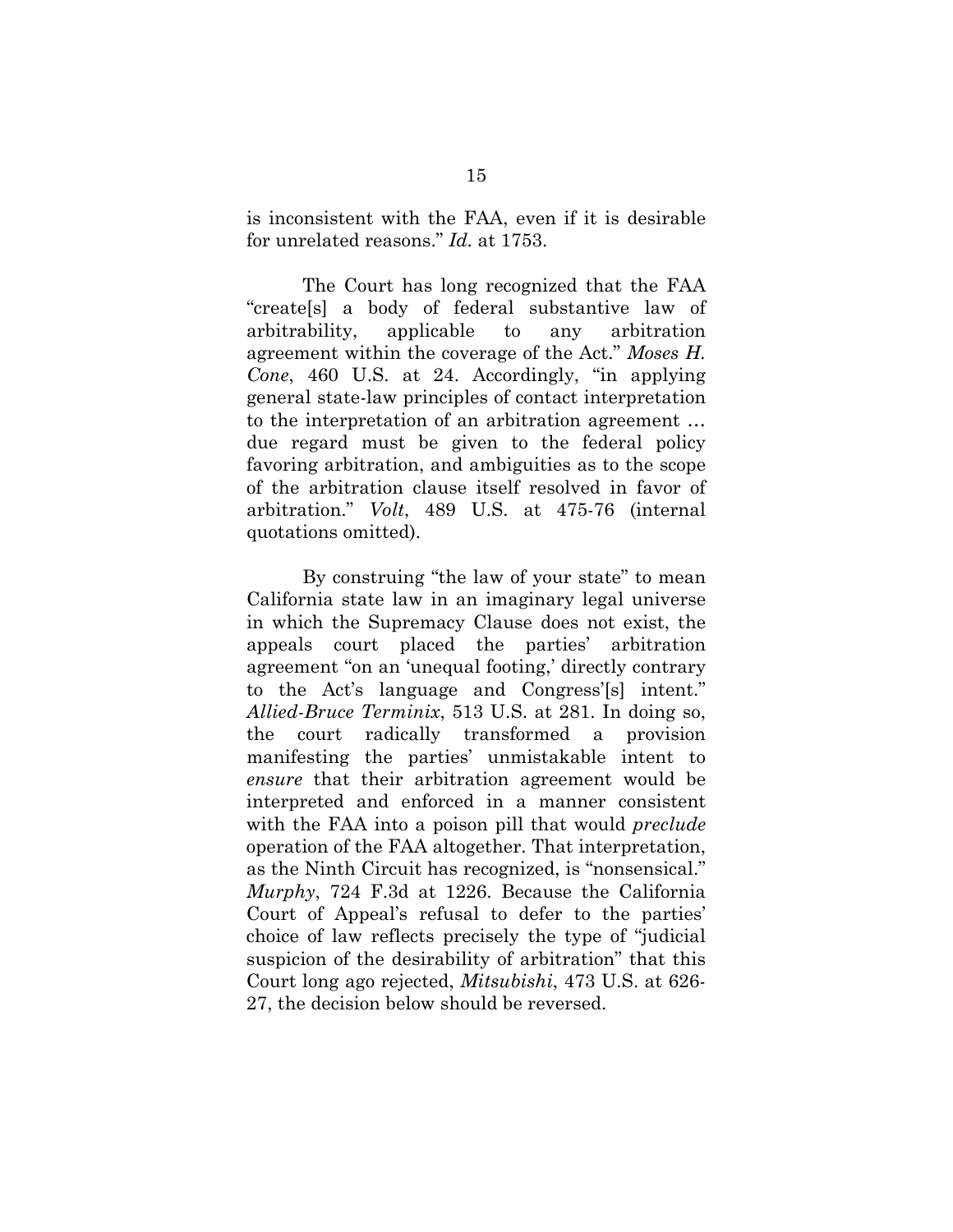## **II. The Decision Below Rests on a Fundamental Misunderstanding of the Interplay Between State and Federal Law**

At bottom, the California Court of Appeal's decision in this case rests entirely on its tendentious construction of the phrase "the law of your state" to mean "the (nonfederal) law of your state without considering the preemptive effect, if any, of the FAA." Pet. App. 14a. But that interpretation "presupposes what in legal contemplation does not exist." *Mondou v. New York, N.H. & H. R.R.*, 223 U.S. 1, 57 (1912). Contrary to the view of the appeals court, there is simply no such thing as hermetically sealed "state law," immune from the preemptive force of federal law. To begin with, "it has long been settled that state laws that conflict with federal law are *without effect*." *Mut. Pharm. Co. v. Bartlett*, 133 S. Ct. 2466, 2473 (2013) (emphasis added). Because state law that has been preempted is a legal nullity, it is not "law" in any meaningful sense of the word. Of course, the interpretation of arbitration agreements governed by the FAA routinely involves a hybrid of both state *and* federal law, and this court has long recognized a "presumption of concurrent jurisdiction that lies at the core of our federal system." *Yellow Freight Sys., Inc. v. Donnelly*, 494 U.S. 820, 826 (1990).

In refusing to give effect to the parties' federal choice-of-law selection, the California Court of Appeal expressed a clear preference for the preempted state law of California over the federal law of the FAA, declining to give effect to the latter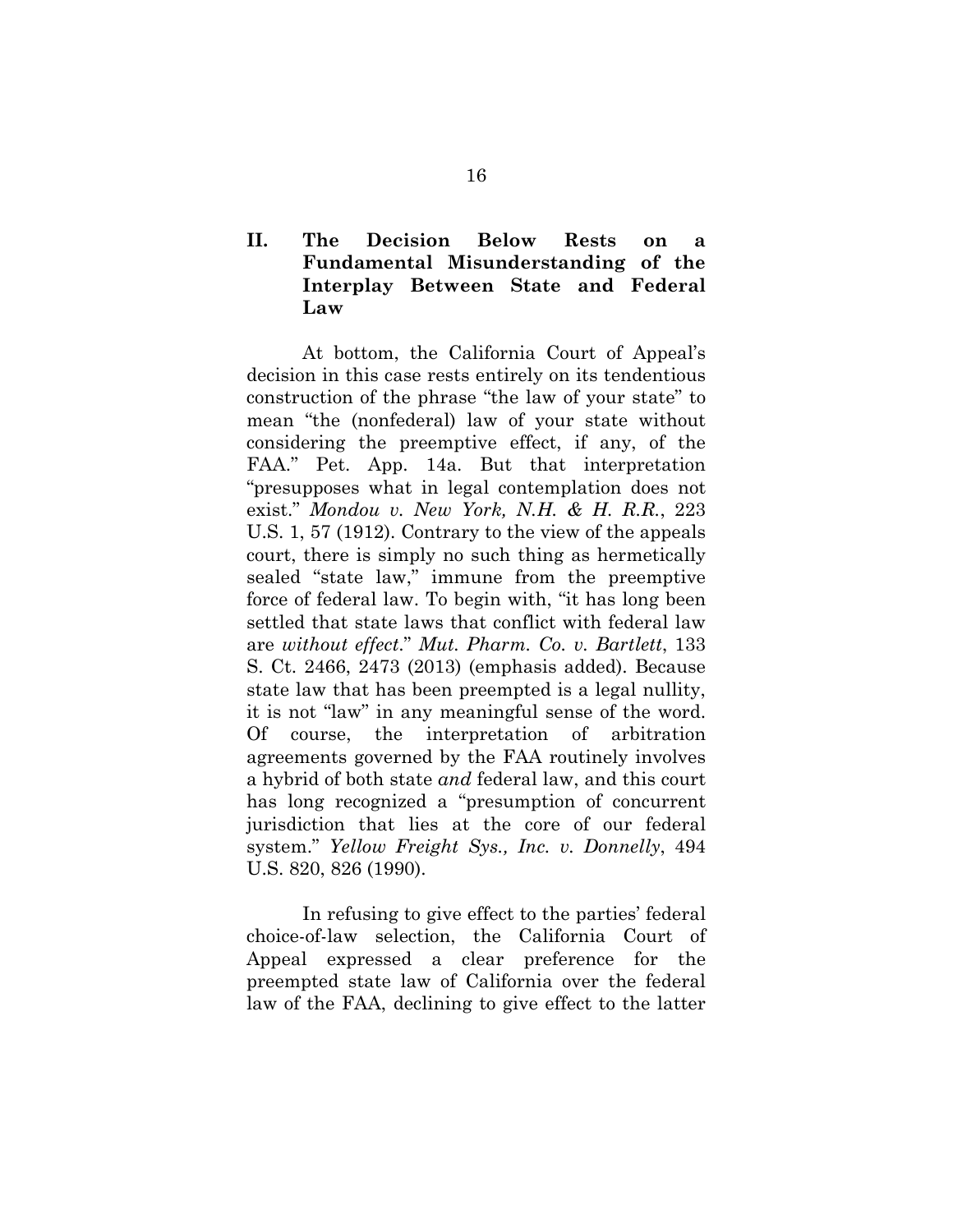because it differed substantively from the former. This Court has repeatedly refused to allow state courts to ignore federal law when construing state law. *Howlett v. Rose*, 496 U.S. 356 (1990) ("The Supremacy Clause forbids state courts to disassociate themselves from federal law because of disagreement with its content or a refusal to recognize the superior authority of its source."). In other words, "although States retain substantial leeway to establish the contours of their judicial systems, they lack authority to nullify a federal right or cause of action they believe is inconsistent with their local policies." *Haywood v. Drown*, 556 U.S. 729, 734 (2009).

In all events, the California Court of Appeal's conflating "state law" with "nonfederal law," Pet. App. 14a, reflects a fundamental misconception of the nature of laws adopted by Congress. As this Court has recognized, the "disposition to regard the laws of the United States as emanating from a foreign jurisdiction is founded on erroneous views of the nature and relations of the State and Federal government." *Claflin v. Houseman*, 93 U.S. 130, 137 (1876). Although the FAA was adopted by Congress and not the California state legislature, it is just as much a part of California law as the California civil code. And "state courts as well as federal courts are entrusted with … the vindication of federal rights." *Haywood*, 556 U.S. at 734. As this Court declared more than a century ago:

> The laws of the United States *are* laws in the several States, and just as much binding on the citizens and courts thereof as the State laws are. … The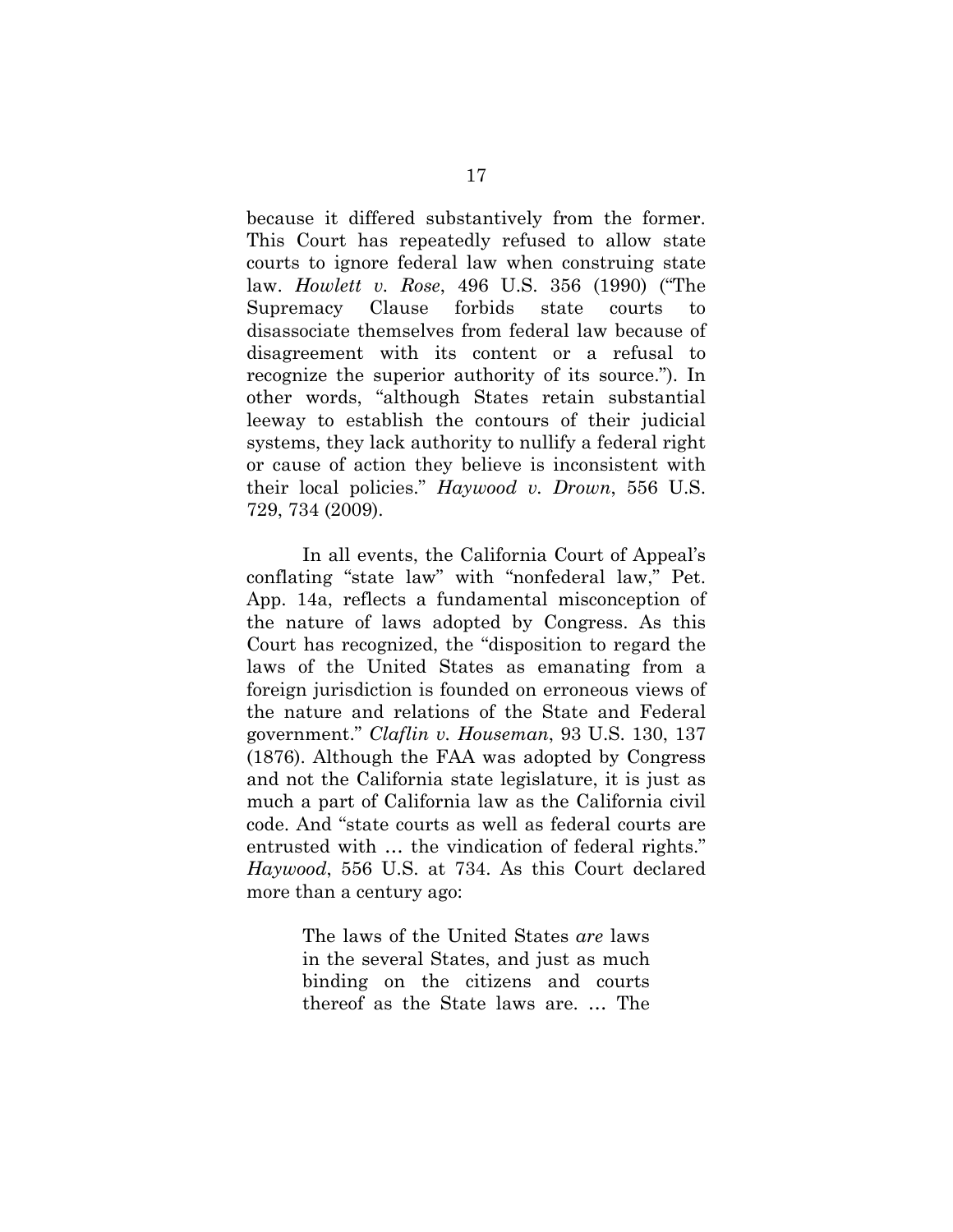two together form one system of jurisprudence, which constitutes the law for the State; and the Courts of the two jurisdictions are not foreign to each other, nor to be treated by each other as such, but as courts of the same country, having jurisdiction partly different and partly concurrent.

*Claflin*, 93 U.S. at 136-37 (emphasis added). More recently, the Court elaborated on the crucial interplay between state and federal law:

> Federal law is enforceable in state courts … because the Constitution and laws passed pursuant to it are as much laws in the States as laws passed by the state legislature. The Supremacy Clause makes those laws "the supreme Law of the Land," and charges state courts with a coordinate responsibility to enforce that law according to their regular modes of procedure.

*Howlett*, 496 U.S. at 367; *Haywood*, 556 U.S. at 734 ("This Court has long made clear that federal law is as much the law of the several States as are the laws passed by their legislatures."); *Mondou,* 223 U.S. at 57 (congressional "policy is as much the policy of [a State] as if the act [of Congress] had emanated from its own legislature, and should be respected accordingly in the courts of the States."); *People v. Sischo*, 144 P.2d 785, 791-92 (Cal. 1943) (per curiam) ("The Constitution of the United States and all laws enacted pursuant to the powers conferred by it on the Congress are the supreme law of the land to the